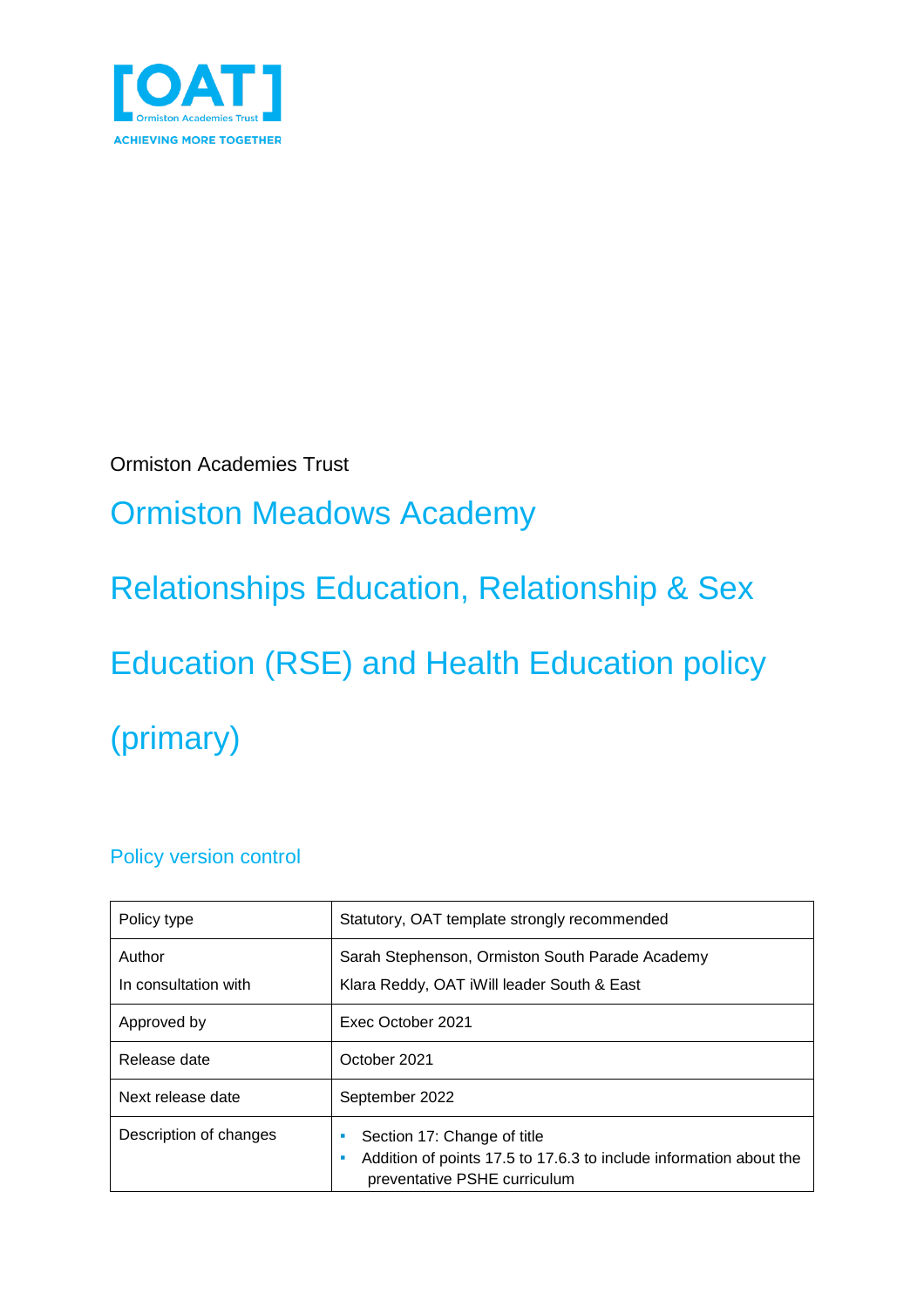

| Addition of the 3 <sup>rd</sup> Appendix - The academies PSHE curriculum<br>maps |
|----------------------------------------------------------------------------------|
|                                                                                  |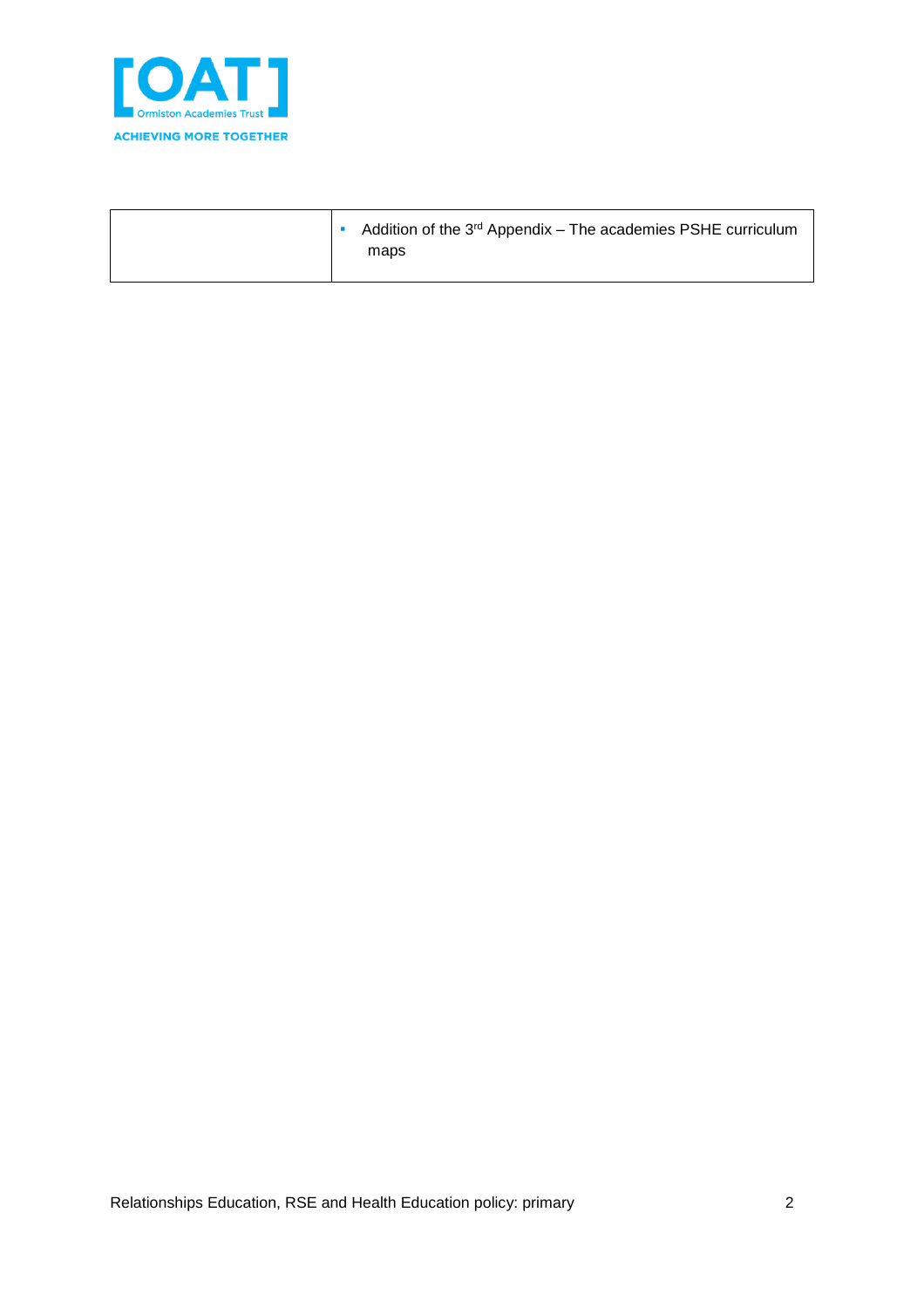

# **Contents**

|    | Statement of intent                 | 4                |
|----|-------------------------------------|------------------|
| 1. | 6                                   |                  |
| 2. | 6                                   |                  |
|    | 3. Organisation of the curriculum   | $\overline{7}$   |
| 4. | 9                                   |                  |
| 5. | 9                                   |                  |
|    | Families and people who care for me | 8                |
|    | <b>Caring Friendships</b>           | 9                |
|    | Respectful Relationships            | $\boldsymbol{9}$ |
|    | Online relationships                | $\boldsymbol{9}$ |
|    | <b>Being Safe</b>                   | 10               |
| 6. | 11                                  |                  |
| 7. | 13                                  |                  |
|    | Mental wellbeing                    | 11               |
|    | Internet safety and harms           | 11               |
|    | Physical health and fitness         | 12               |
|    | Healthy eating                      | 12               |
|    | Drugs alcohol and tobacco           | 12               |
|    | Health and prevention               | 12               |
|    | Basic first aid                     | 13               |
| 8. | 15                                  |                  |
| 9. | 17                                  |                  |
|    | Key Stage 1                         | 14               |
|    | Key Stage 2                         | 15               |
|    | 10.<br>19                           |                  |
|    | 11.<br>21                           |                  |
|    | 22<br>12.                           |                  |
|    | 13.<br>23                           |                  |
|    | 14.<br>23                           |                  |
|    | 15.<br>24                           |                  |
|    | 16.<br>24                           |                  |
|    | 17.<br>25                           |                  |
|    |                                     |                  |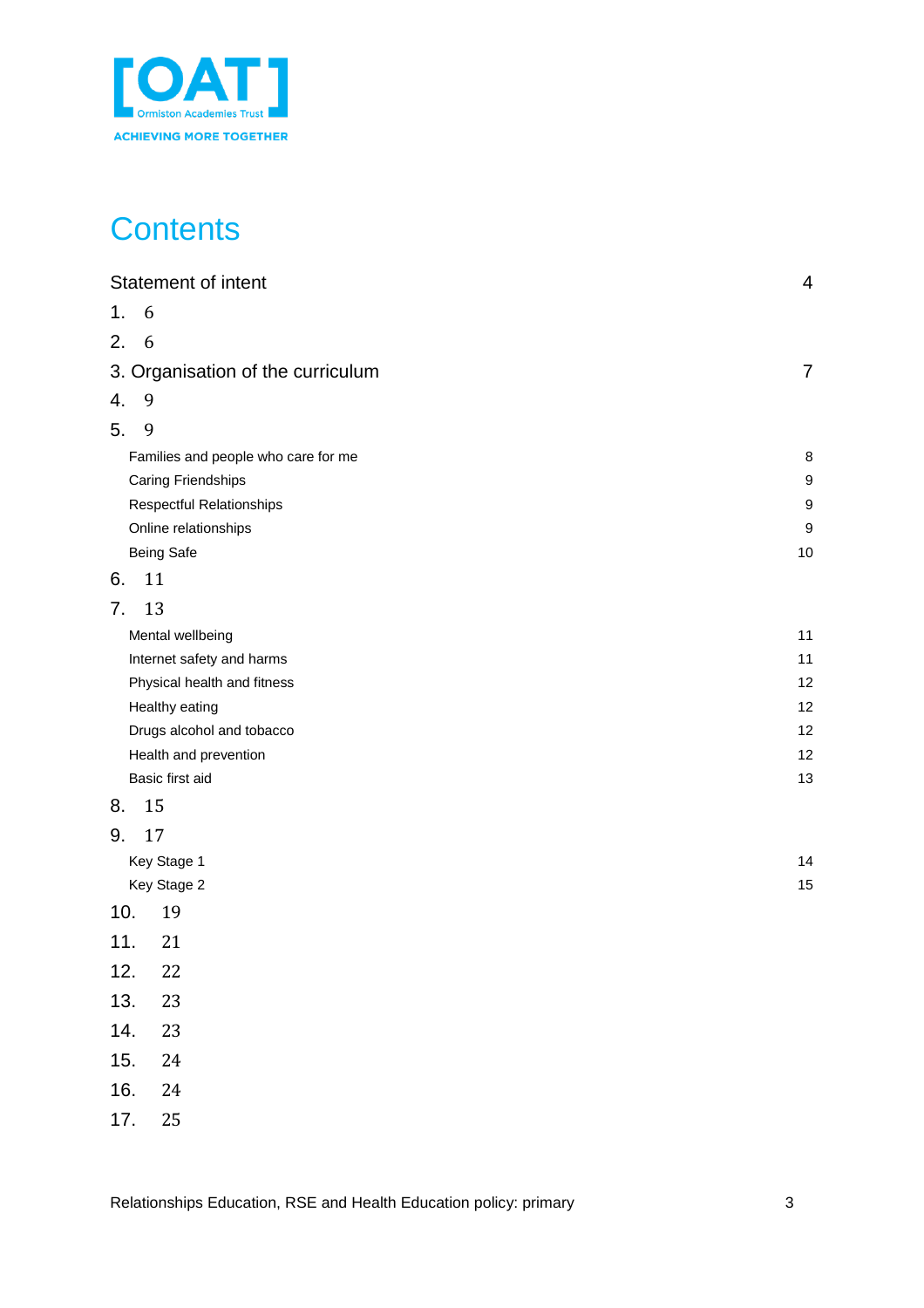

<span id="page-3-0"></span>

| 18. | -26                                      |    |
|-----|------------------------------------------|----|
|     | 19. 26                                   |    |
|     | Appendix 1 – science national curriculum | 24 |
|     | Appendix 2 – Letter to parents/carers    | 25 |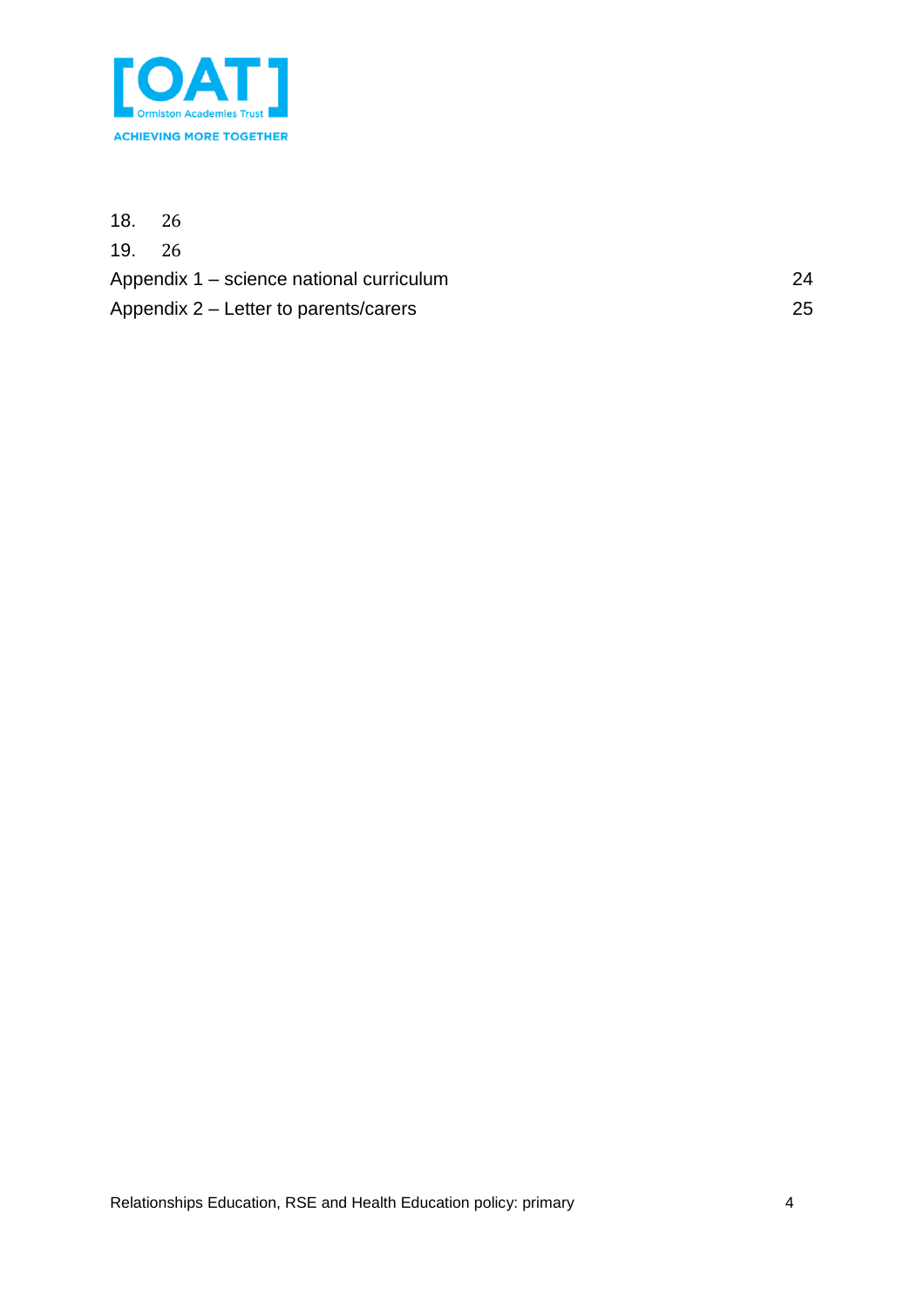

## Statement of intent

At Ormiston Meadows we understand that pupils must be provided with an education that prepares them for the opportunities, responsibilities and experiences of adult life. A key part of this relates to relationships education and health education, which must be delivered to every primary-aged pupil. Primary Academies also have the option to decide whether pupils are taught relationships and sex (RSE) education.

Relationships education focuses on giving pupils the knowledge they need to make informed decisions about their wellbeing, health and relationships, and to build their self-efficacy. Health education focusses on equipping pupils with the knowledge they need to make good decisions about their own health and wellbeing.

We understand our responsibility to deliver a high-quality, age-appropriate and evidence-based relationships education, relationships and sex education (RSE) and health curriculum for all our pupils. This policy sets out the framework for our curriculum, providing clarity on how it is informed, organised and delivered.

Signed by:

| Principal          | Date: |
|--------------------|-------|
| Chair of governors | Date: |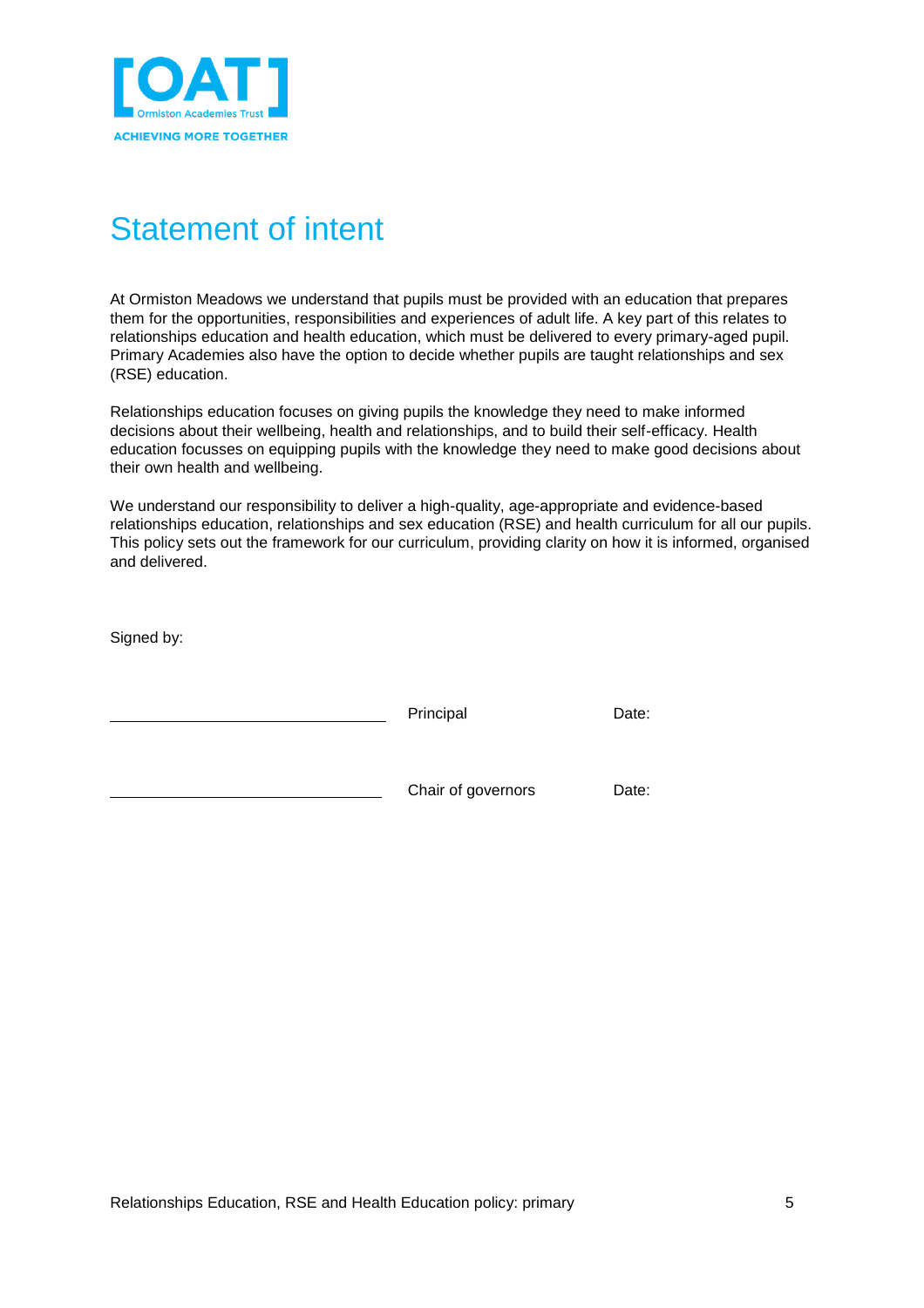

## <span id="page-5-0"></span>1. Legal Framework

- 1.1. This policy has due regard to legislation and statutory guidance including, but not limited to, the following:
	- 1.1.1. Section 80A of the Education Act 2002
	- 1.1.2. Children and Social Work Act 2017
	- 1.1.3. The Relationships Education, Relationships and Sex Education and Health Education (England) Regulations 2019
	- 1.1.4. Equality Act 2010
	- 1.1.5. DfE (2019) 'Relationships Education, Relationships and Sex Education (RSE) and Health Education'
	- 1.1.6. Keeping Children Safe in Education
	- 1.1.7. Prevent
	- 1.1.8. British Values
	- 1.1.9. DfE (2013) 'Science programmes of study: key stages 1 and 2'
	- 1.1.10. Physical Education Curriculum
	- 1.1.11. Design and Technology Curriculum
	- 1.1.12. Computing Curriculum
- 1.2. This policy operates in conjunction with the following academy policies:
	- 1.2.1. Anti-Bullying policy
	- 1.2.2. Behaviour for Learning policy
	- 1.2.3. Child Protection and Safeguarding policy
	- 1.2.4. Equality policy
	- 1.2.5. eSafety & eSecurity policy
	- 1.2.6. Privacy Notice for primary pupils
	- 1.2.7. SEND policy
	- 1.2.8. Visitor policy

## <span id="page-5-1"></span>2. Roles and responsibilities

- 2.1. The governing board is responsible for:
	- 2.1.1. Ensuring all pupils make progress in achieving the expected educational outcomes.
	- 2.1.2. Ensuring the curriculum is well led, effectively managed and well planned.
	- 2.1.3. Evaluating the quality of provision through regular and effective self-evaluation.
	- 2.1.4. Ensuring teaching is delivered in ways that are accessible to all pupils with SEND.
	- 2.1.5. Providing clear information for parents on subject content and their rights to request that their children are withdrawn.
	- 2.1.6. Making sure the subjects are resourced, staffed and timetabled in a way that ensures the academy can fulfil its legal obligations.
- 2.2. The principal is responsible for: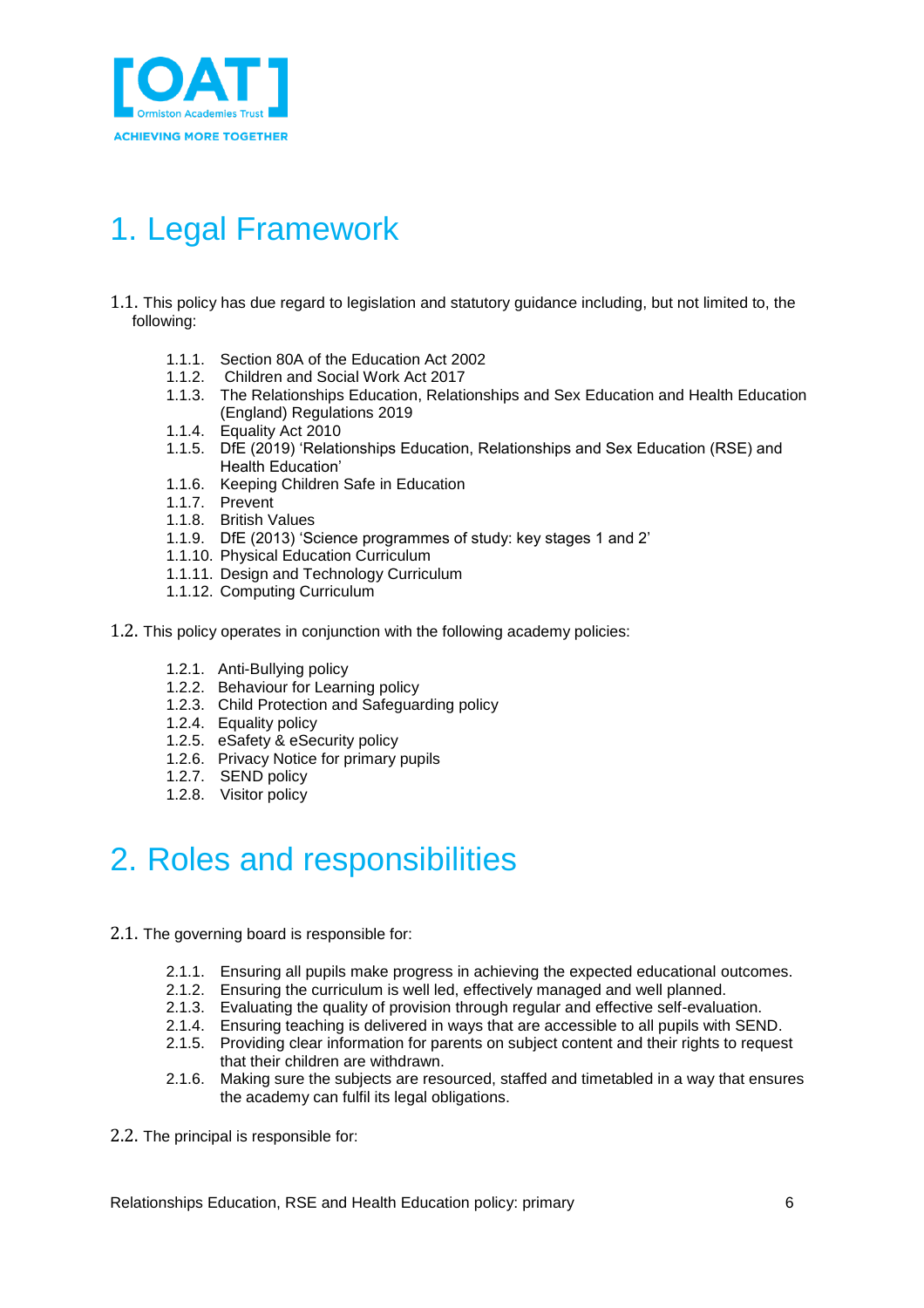

- 2.2.1. The overall implementation of this policy.
- 2.2.2. Ensuring staff are suitably trained to deliver the subjects.
- 2.2.3. Ensuring that parents are fully informed of this policy.
- 2.2.4. Reviewing requests from parents to withdraw their children from the subjects.
- 2.2.5. Discussing requests for withdrawal with parents.
- 2.2.6. Organising alternative education for pupils, where necessary, that is appropriate and purposeful.
- 2.2.7. Reporting to the governing board on the effectiveness of this policy.
- 2.2.8. Reviewing this policy on an annual basis.
- 2.3. The relationships, RSE and health education subject leader is responsible for:
	- 2.3.1. Overseeing the delivery of the subjects.
	- 2.3.2. Ensuring the subjects are age-appropriate and high-quality.
	- 2.3.3. Ensuring teachers are provided with adequate resources to support teaching of the subjects.
	- 2.3.4. Ensuring the academy meets its statutory requirements in relation to the Relationship Education, Relationship and Sex Education (RSE) and Health Education.
	- 2.3.5. Ensuring the relationships, RSE and health curriculum is inclusive and accessible for all pupils.
	- 2.3.6. Working with other subject leaders to ensure the relationships, sex and health curriculum complements, but does not duplicate, the content covered in the national curriculum.
	- 2.3.7. Monitoring and evaluating the effectiveness of the subjects and providing reports to the principal.
	- 2.3.8. Communicating the content of the curriculum with parents/carers.
	- 2.3.9. Ensuring the curriculum is communicated effectively on the school website.
	- 2.3.10. Leading on assessment and reporting for PSHE and monitoring the progress of the children.
- 2.4. All teachers are responsible for:
	- 2.4.1. Delivering a high-quality and age-appropriate Relationship Education, Relationship and Sex Education (RSE) and Health Education in line with statutory requirements.
	- 2.4.2. Using a variety of teaching methods and resources to provide an engaging curriculum that meets the needs of all pupils.
	- 2.4.3. Ensuring they do not express personal views or beliefs when delivering the programme.
	- 2.4.4. Modelling positive attitudes to relationships, RSE and health education.
	- 2.4.5. Responding to any safeguarding concerns in line with the Child Protection and Safeguarding policy.
	- 2.4.6. Acting in accordance with planning, monitoring and assessment requirements for the subjects.
	- 2.4.7. Liaising with the SENCO to identify and respond to individual needs of pupils with SEND.
	- 2.4.8. Working with the relationships, RSE and health education subject leader to evaluate the quality of provision
- 2.5. The SENCO is responsible for:
	- 2.5.1. Advising teaching staff how best to identify and support pupils' individual needs.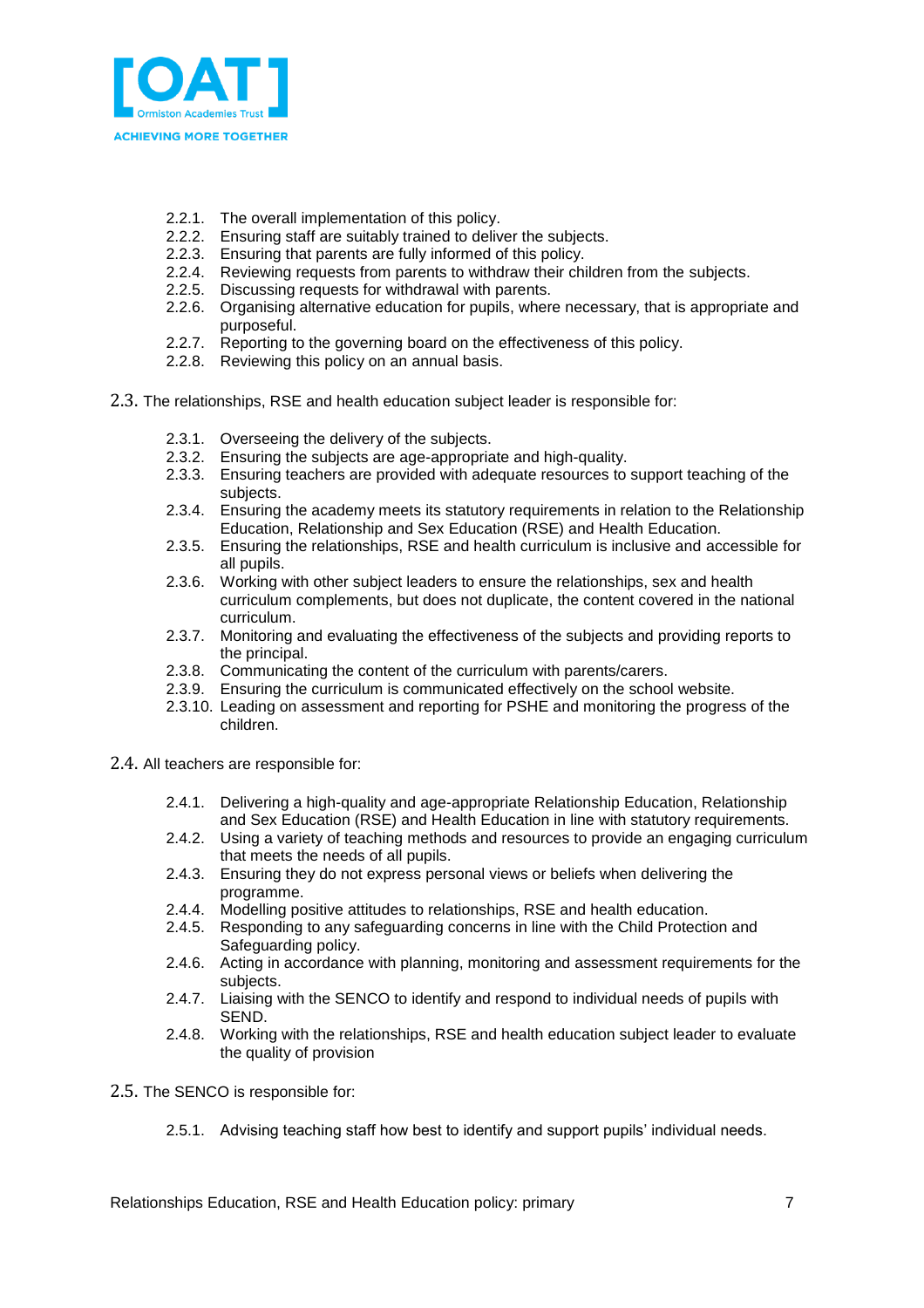

2.5.2. Advising staff on the use of TAs in order to meet pupils' individual needs.

# <span id="page-7-0"></span>3. Organisation of the curriculum

- 3.1. Every primary school is required to deliver statutory relationships education and health education.
- 3.2. For the purpose of this policy, "relationships and sex education" is defined as teaching pupils about healthy, respectful relationships, focusing on family and friendships, in all contexts, including online, as well as developing an understanding of human sexuality.
- 3.3. For the purpose of this policy, "health education" is defined as teaching pupils about physical health and mental wellbeing, focusing on recognising the link between the two and being able to make healthy lifestyle choices.
- 3.4. The delivery of the relationships education and health education coincide with one another and will be delivered as part of the academy's PSHE curriculum.
- 3.5. The relationships and health curriculum has been organised in line with the statutory requirements outlined in the DfE (2019) 'Relationships, Education, Relationships and Sex Education (RSE) and Health Education' guidance.
- 3.6. The relationships and health curriculum takes into account the views of teachers, pupils and parents/carers. We are dedicated to ensuring our curriculum meets the needs of the wholeschool community.
- 3.7. The relationships and health curriculum is informed by issues in the academy and wider community to ensure it is tailored to pupils' needs; for example, if figures showed that there was a local increase in child obesity, our curriculum would be tailored to address this issue.
- 3.8. We consult with parents/carers, pupils and staff in the following ways:
- **•** Questionnaires and surveys
- **•** Meetings
- **Training sessions**
- **E** Newsletters and letters
- 3.9. Any parent/carer, teacher or pupil wishing to provide feedback about the curriculum can do so at any time office@ormistonmeadows.co.uk
- 3.10. The academy has organised a curriculum that is age-appropriate for pupils within each year group, based on the views of teachers, parents/carers and pupils.
- 3.11. When organising the curriculum, the religious backgrounds of all pupils will be considered, so that the topics that are covered are taught appropriately.

Relationships Education, RSE and Health Education policy: primary and the state of 8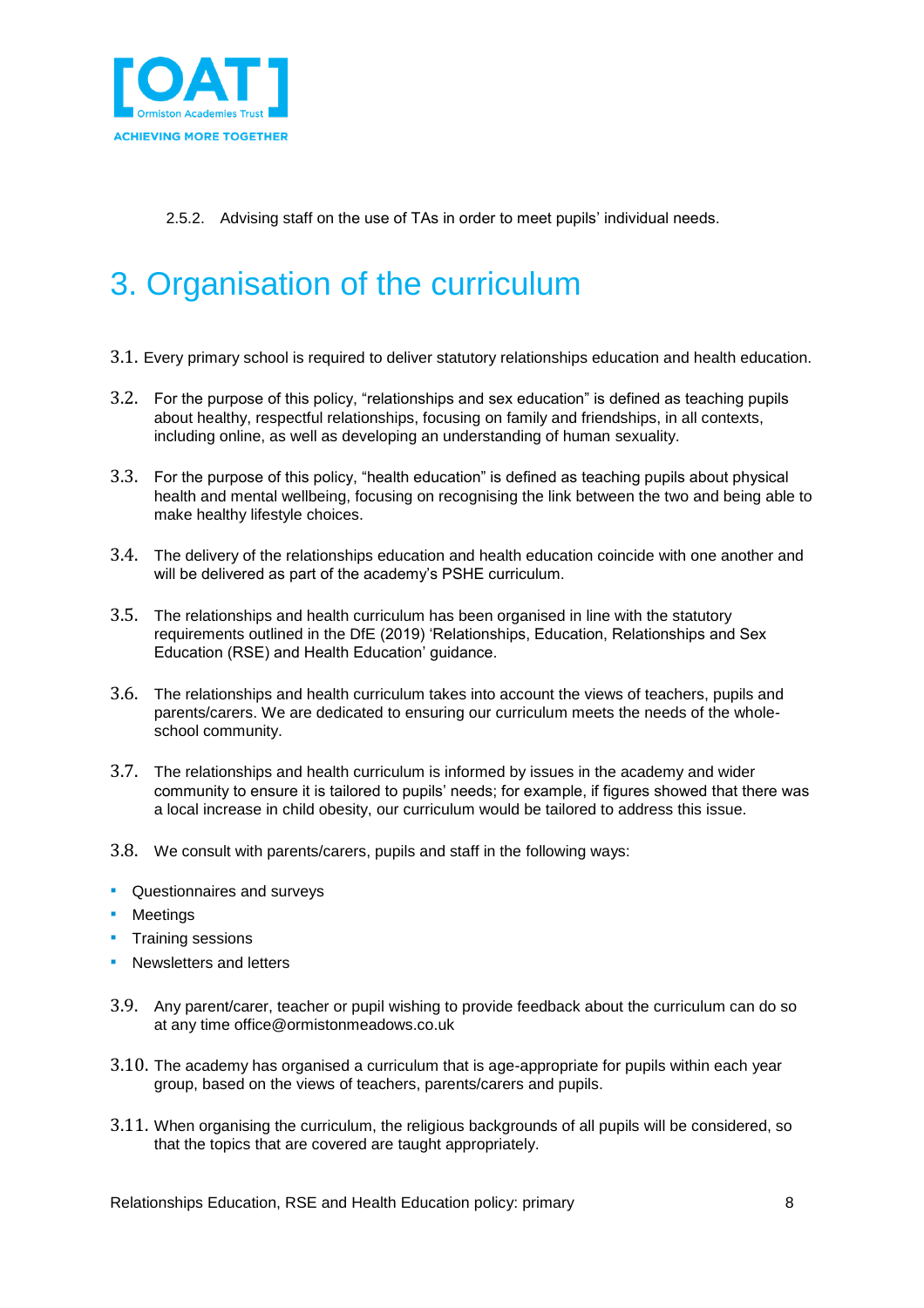

## <span id="page-8-0"></span>4. Consultation with parents/carers

- 4.1. The academy understands the important role parents/carers play in enhancing their children's understanding of relationships, sex and health. Similarly, we also understand how important parents'/carers' views are in shaping the curriculum.
- 4.2. The academy works closely with parents/carers by establishing open communication all parents/carers are consulted in the development and delivery of the curriculum, as outlined in section 3 of this policy.
- 4.3. Parents/carers are provided with the following information:
- **The content of the Relationship Education, Relationship and Sex Education (RSE) and Health** Education
- **•** The delivery of the Relationship Education, Relationship and Sex Education (RSE) and Health Education, including what is taught in each year group
- The legalities surrounding withdrawing their child from the subjects
- **The resources that will be used to support the curriculum**
- 4.4. The academy aims to build positive relationships with parents/carers by inviting them into school to discuss what will be taught, address any concerns and help parents/carers in managing conversations with their children on the issues covered by the curriculum.
- 4.5. Parents/carers are consulted in the review of the curriculum and this policy, and are encouraged to provide their views at any time.

### <span id="page-8-1"></span>5. Relationship education overview

### <span id="page-8-2"></span>Families and people who care for me

- 5.1. By the end of primary school, pupils will know:
	- 5.1.1. That families are important for them growing up because they can give love, security and stability.
	- 5.1.2. The characteristics of healthy family life, commitment to each other, including in times of difficulty, protection and care for children and other family members, the importance of spending time together and sharing each other's lives.
	- 5.1.3. That others' families, either in school or in the wider world, sometimes look different from their family, but that they should respect those differences and know that other children's families are also characterised by love and care.
	- 5.1.4. That stable, caring relationships, which may be of different types, are at the heart of happy families, and are important for children's security as they grow up.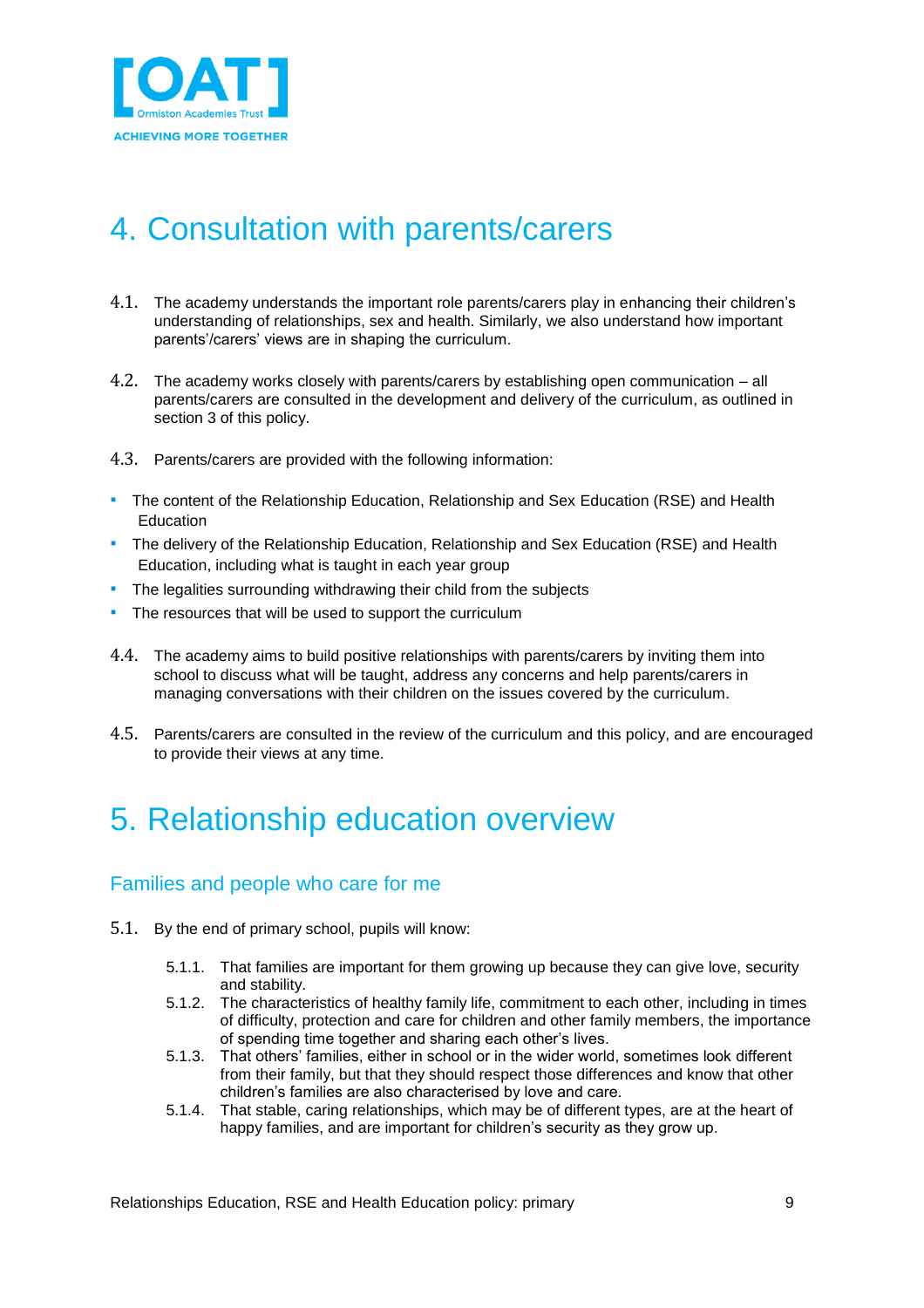

- 5.1.5. That marriage represents a formal and legally recognised commitment of two people to each other which is intended to be lifelong.
- 5.1.6. How to recognise if family relationships are making them feel unhappy or unsafe, and how to seek help or advice from others if needed.

### <span id="page-9-0"></span>Caring Friendships

- 5.2. By the end of primary school, pupils will know:
	- 5.2.1. How important friendships are in making us feel happy and secure, and how people choose and make friends.
	- 5.2.2. The characteristics of friendships, including mutual respect, truthfulness, trustworthiness, loyalty, kindness, generosity, trust, sharing interests and experiences, and support with problems and difficulties.
	- 5.2.3. That healthy friendships are positive and welcoming towards others, and do not make others feel lonely or excluded.
	- 5.2.4. That most friendships have ups and downs, but that these can often be worked through so that the friendship is repaired or even strengthened, and that resorting to violence is never right.
	- 5.2.5. How to recognise who to trust and who not to trust.
	- 5.2.6. How to judge when a friendship is making them feel unhappy or uncomfortable.
	- 5.2.7. How to manage conflict.
	- 5.2.8. How to manage different situations and how to seek help from others if needed.

### <span id="page-9-1"></span>Respectful Relationships

- 5.3. By the end of primary school, pupils will know:
	- 5.3.1. The importance of respecting others, even when they are very different from them (for example, physically, in character, personality or backgrounds), make different choices, or have different preferences or beliefs.
	- 5.3.2. Which practical steps they can take in a range of different contexts to improve or support respectful relationships.
	- 5.3.3. The conventions of courtesy and manners.
	- 5.3.4. The importance of self-respect and how this links to their own happiness.
	- 5.3.5. That in school and wider society they can expect to be treated with respect by others, and that in turn they should show due respect to others, including those in positions of authority.
	- 5.3.6. About the different types of bullying (including cyberbullying), the impact of bullying, responsibilities of bystanders to report bullying to an adult, and how to seek help.
	- 5.3.7. What a stereotype is, and how they can be unfair, negative or destructive.
	- 5.3.8. The importance of permission-seeking and giving in relationships with friends, peers and adults.

### <span id="page-9-2"></span>Online relationships

- 5.4. By the end of primary school, pupils will know:
	- 5.4.1. That people sometimes behave differently online, including pretending to be someone they are not.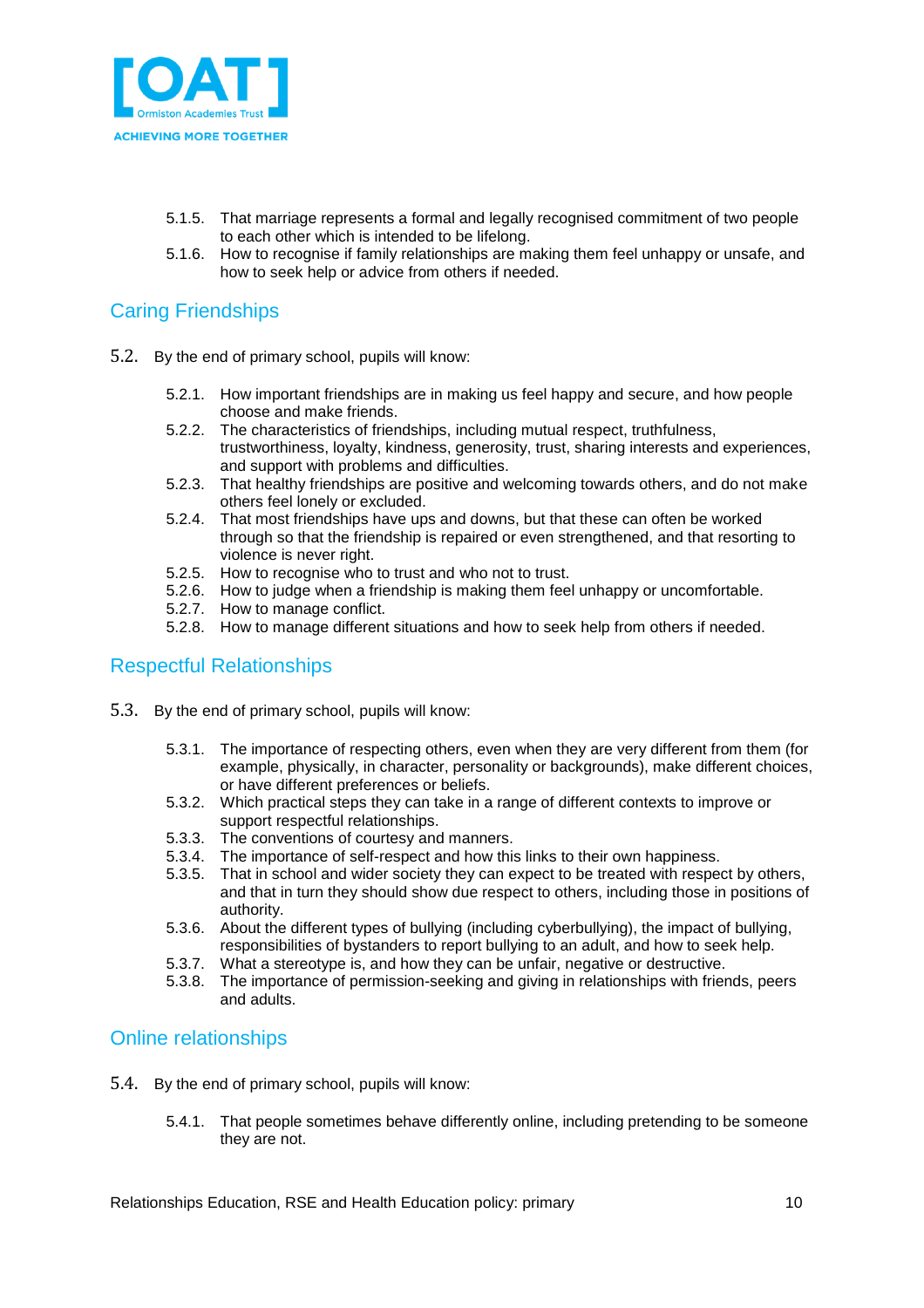

- 5.4.2. That the same principles apply to online relationships as to face-to-face relationships, including the importance of respect for others online, even when we are anonymous.
- 5.4.3. The rules and principles for keeping safe online.
- 5.4.4. How to recognise harmful content and contact online, and how to report these.
- 5.4.5. How to critically consider their online friendships and sources of information.
- 5.4.6. The risks associated with people they have never met.
- 5.4.7. How information and data is shared and used online.

### <span id="page-10-0"></span>Being Safe

- 5.5. By the end of primary school, pupils will know:
	- 5.5.1. What sorts of boundaries are appropriate in friendships with peers and others including in a digital context.
	- 5.5.2. About the concept of privacy and the implications of it for both children and adults.
	- 5.5.3. That it is not always right to keep secrets if they relate to being safe.
	- 5.5.4. That each person's body belongs to them, and the differences between appropriate and inappropriate or unsafe physical, and other, contact.
	- 5.5.5. How to respond safely and appropriately to adults they may encounter (in all contexts, including online) who they do not know.
	- 5.5.6. How to recognise and report feelings of being unsafe or feeling bad about any adult.
	- 5.5.7. How to ask for advice or help for themselves and others, and to keep trying until they are heard.
	- 5.5.8. How to report concerns or abuse, and the vocabulary and confidence needed to do so.
	- 5.5.9. Where to seek advice, for example, from their family, their school and other sources.

### <span id="page-10-1"></span>6. Relationships education per year group

- 6.1. The academy is free to determine, within the statutory curriculum content outlined in section 5, what pupils are taught during each year group.
- 6.2. The academy always considers the age and development of pupils when deciding what will be taught in each year group.
- 6.3. The academy plans a progressive curriculum, such that topics are built upon prior knowledge taught in previous years as they progress through school to provide a smooth transition to secondary school.

#### **6.4. Reception and Year 1**

Children in Year 1 and Reception will cover topics around:

- New Beginnings
- **•** Feelings and special people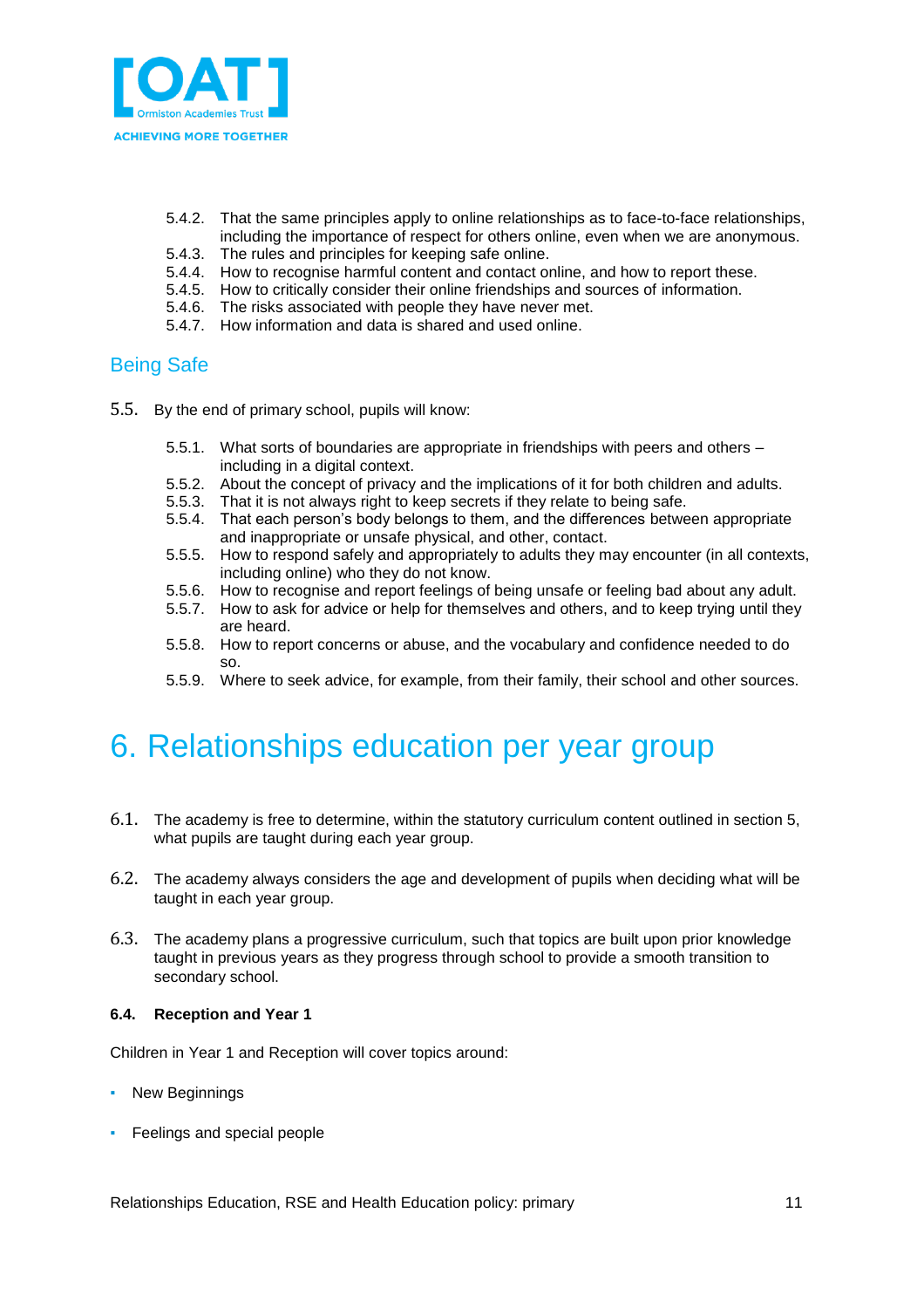

- CRL and Money Matters
- **And partake in an eco Youth Social Action Project**

#### **6.5. Year 2**

Children in Year 2 will cover topics around:

- Growth Mindset
- Different Types of Families
- **•** Feeling Included
- Caring for the Environment

#### **6.6. Year 3**

Children in Year 3 will cover topics around:

- Resilience and Reflection
- **•** Safety Online
- Stereotypes
- Being Part of a Community

#### **6.7. Year 4**

Children in Year 4 will cover topics around:

- Human Rights
- Respect, Falling out and Making Up
- Money Matters

#### **6.8. Year 5**

Children in Year 5 will cover topics around:

▪ Body Image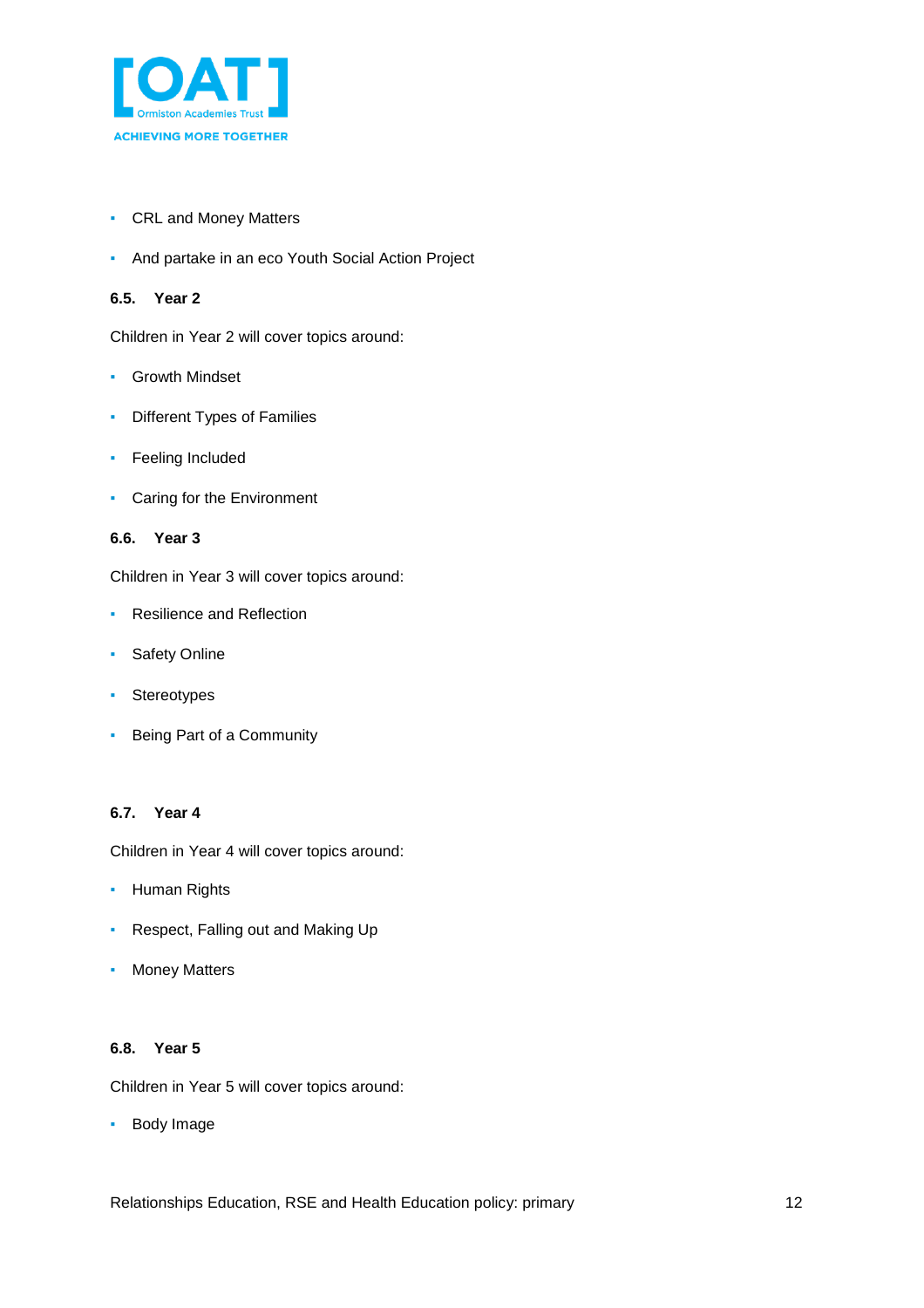

- **Changes in Friendships**
- Fake News
- And partake in a Youth Social Action Project

#### **6.9. Year 6**

Children in Year 6 will cover topics around:

- Relationships and Sex Education
- E-Safety and Social Media
- And partake in a Youth Social Action Project

## <span id="page-12-0"></span>7. Health education overview

7.1. The focus at primary level is teaching the characteristics of good physical health and mental wellbeing.

### <span id="page-12-1"></span>Mental wellbeing

- 7.2. By the end of primary school pupils will know:
	- 7.2.1. That mental wellbeing is a normal part of daily life, in the same way as physical health.
	- 7.2.2. That there is a normal range of emotions, e.g. happiness, sadness, anger, fear, surprise and nervousness.
	- 7.2.3. The scale of emotions that humans experience in response to different experiences and situations.
	- 7.2.4. How to recognise and talk about their emotions, including having a varied vocabulary of words to use when talking about their own and others' feelings.
	- 7.2.5. How to judge whether what they are feeling and how they are behaving is appropriate and proportionate.
	- 7.2.6. The benefits of physical exercise, time outdoors, community participation, and voluntary and service-based activity on mental wellbeing and happiness.
	- 7.2.7. Simple self-care techniques, including the importance of rest, time spent with friends and family, and the benefits of hobbies and interests.
	- 7.2.8. How isolation and loneliness can affect children and that it is very important they discuss their feelings with an adult and seek support.
	- 7.2.9. That bullying (including cyberbullying) has a negative and often lasting impact on mental wellbeing.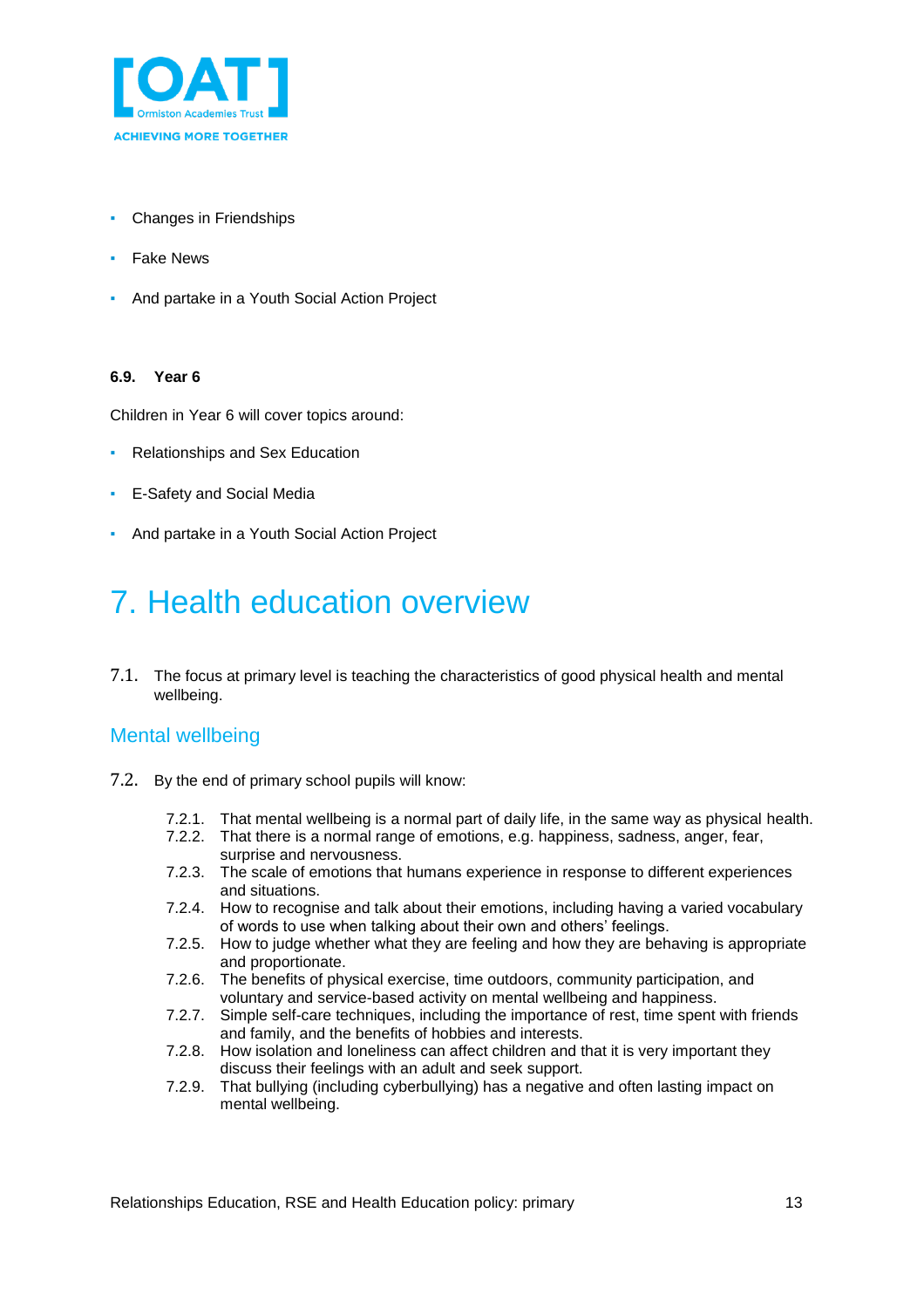

- 7.2.10. Where and how to seek support (including recognising the triggers for seeking support), extending to who in school they should speak to if they are worried about themselves or others.
- 7.2.11. That it is common to experience mental ill health and, for the many people who do, the problems can be resolved if the right support is made available, especially if accessed early enough.

### <span id="page-13-0"></span>Internet safety and harms

- 7.3. By the end of primary school, pupils will know:
	- 7.3.1. That for most people, the internet is an integral part of life and has many benefits.
	- 7.3.2. About the benefits of rationing time spent online.
	- 7.3.3. The risks of excessive time spent on electronic devices.
	- 7.3.4. The impact of positive and negative content online on their own and others' mental and physical wellbeing.
	- 7.3.5. How to consider the effect of their online actions on others.
	- 7.3.6. How to recognise and display respectful behaviour online.
	- 7.3.7. The importance of keeping personal information private.
	- 7.3.8. Why social media, some computer games and online gaming, for example, are agerestricted.
	- 7.3.9. That the internet can also be a negative place where online abuse, trolling, bullying and harassment can take place, which can have a negative impact on mental health.
	- 7.3.10. How to be a discerning consumer of information online, including understanding that information (inclusive of that from search engines) is ranked, selected and targeted.
	- 7.3.11. Where and how to report concerns and get support with issues online.

### <span id="page-13-1"></span>Physical health and fitness

- 7.4. By the end of primary school, pupils will know:
	- 7.4.1. The characteristics and mental and physical benefits of an active lifestyle.
	- 7.4.2. The importance of building regular exercise into daily and weekly routines and how to achieve this, for example by walking or cycling to school, a daily active mile, or other forms of regular, vigorous exercise.
	- 7.4.3. The risks associated with an inactive lifestyle, including obesity.
	- 7.4.4. How and when to seek support, including which adults to speak to in school if they are worried about their health.

#### <span id="page-13-2"></span>Healthy eating

- 7.5. By the end of primary school, pupils will know:
	- 7.5.1. What constitutes a healthy diet, including an understanding of calories and other nutritional content.
	- 7.5.2. The principles of planning and preparing a range of healthy meals.
	- 7.5.3. The characteristics of a poor diet and risks associated with unhealthy eating, including obesity, and other behaviours, e.g. the impact of alcohol on diet or health.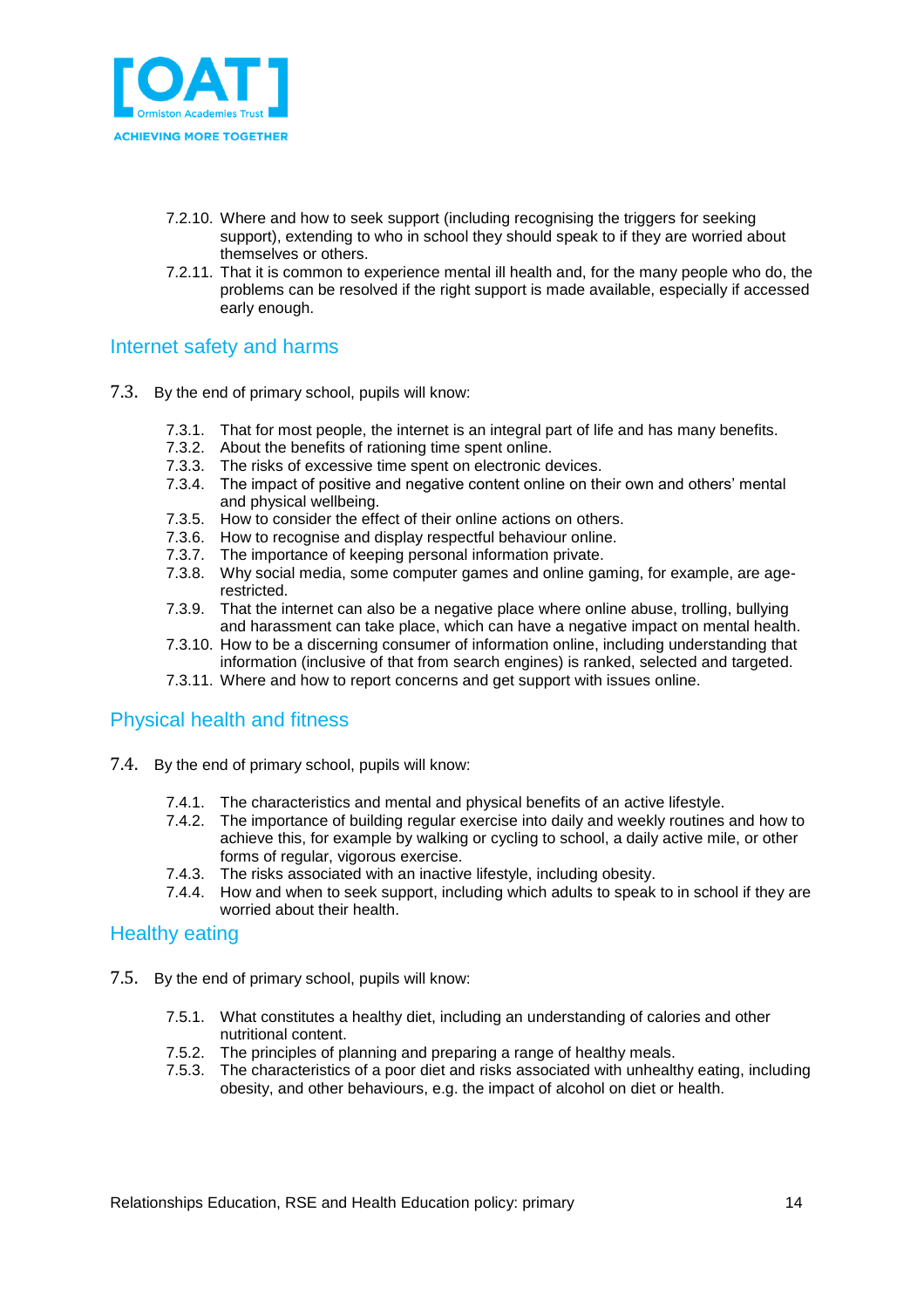

### <span id="page-14-0"></span>Drugs alcohol and tobacco

- 7.6. By the end of primary school, pupils will know:
	- 7.6.1. The facts about legal and illegal harmful substances and associated risks, including smoking, alcohol use and drug-taking.

### <span id="page-14-1"></span>Health and prevention

- 7.7. By the end of primary school, pupils will know:
	- 7.7.1. How to recognise early signs of physical illness, such as weight loss or unexplained changes to the body.
	- 7.7.2. About safe and unsafe exposure to the sun, and how to reduce the risk of sun damage, including skin cancer.
	- 7.7.3. The importance of sufficient good-quality sleep for good health, and that a lack of sleep can affect weight, mood and ability to learn.
	- 7.7.4. About dental health and the benefits of good oral hygiene and dental flossing, including regular check-ups at the dentist.
	- 7.7.5. About personal hygiene and germs including bacteria and viruses, how they are spread and treated, and the importance of hand washing.
	- 7.7.6. The facts and science relating to immunisation and vaccination.

### <span id="page-14-2"></span>Basic first aid

- 7.8. By the end of primary school, pupils will know:
	- 7.8.1. How to make a clear and efficient call to emergency services if necessary.
	- 7.8.2. Concepts of basic first-aid, for example dealing with common injuries, including head injuries.

Changing adolescent body

- 7.9. By the end of primary school, pupils will know:
	- 7.9.1. Key facts about puberty and the changing adolescent body, particularly from age 9 through to age 11, including physical and emotional changes.
	- 7.9.2. About menstrual wellbeing and key facts relating to the menstrual cycle.

### <span id="page-14-3"></span>8. Health education per year group

8.1. The academy is free to determine, within the statutory curriculum content outlined in section 7, what pupils are taught during each year group.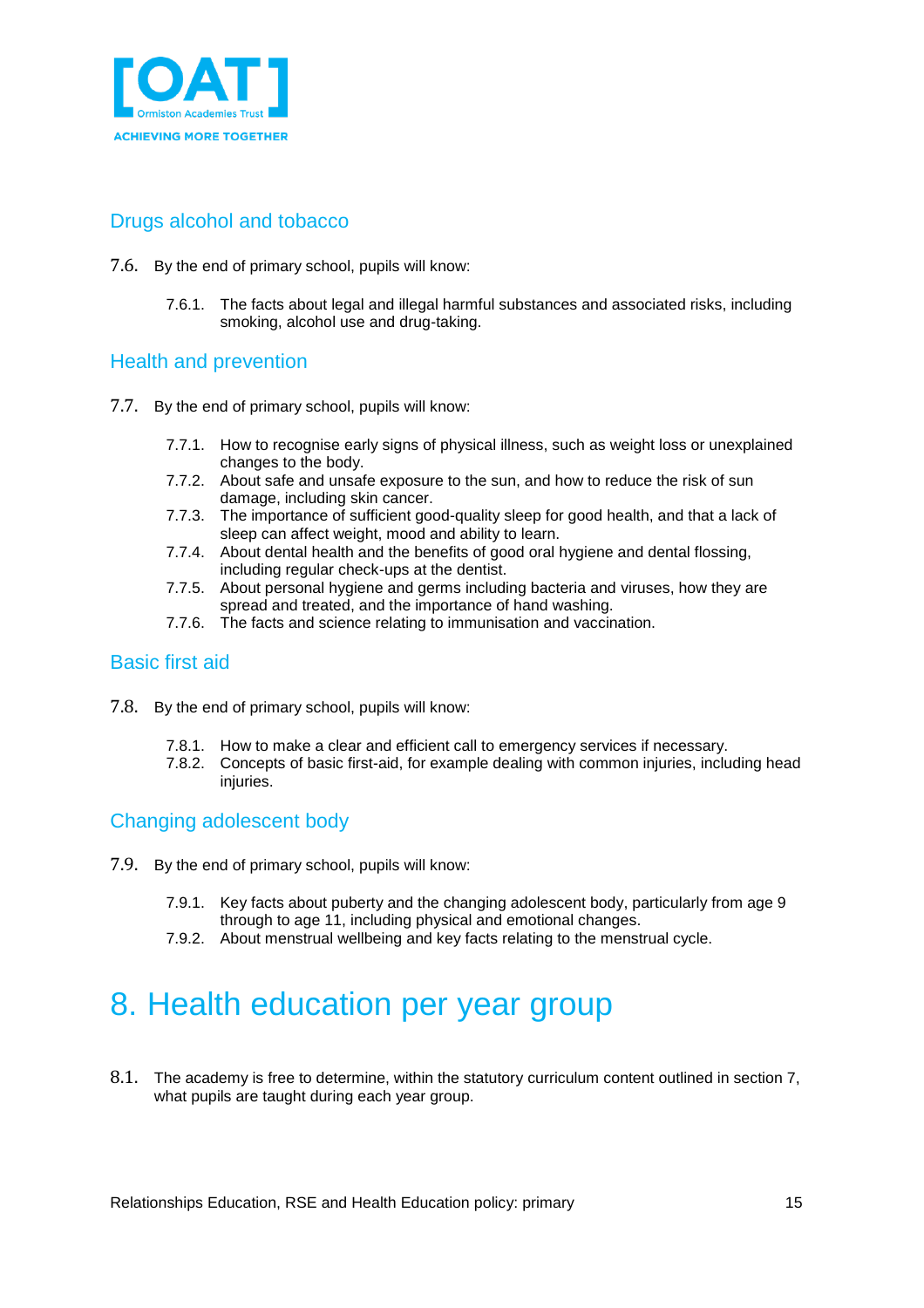

- 8.2. The academy always considers the age and development of pupils when deciding what will be taught in each year group.
- 8.3. The academy plans a progressive curriculum, such that topics are built upon prior knowledge taught in previous years as they progress through school to provide a smooth transition to secondary school.

#### **8.4. Reception and Year 1**

#### **Children in reception and Year 1 will cover topics around:**

- Staying Safe
- Healthy Me

#### **8.5. Year 2**

Children in Year 2 will cover topics around:

- **Healthy Bodies**
- Healthy Minds

#### **8.6. Year 3**

Children in Year 3 will cover topics around:

- Exercise
- Healthy Me

#### **8.7. Year 4**

#### **Children in Year 4 will cover topics around:**

- **Nutrition and Dental Health**
- **Emergency Situations**

#### **8.8. Year 5**

Children in Year 5 will cover topics around:

- **Emotional and Mental Health**
- **Puberty**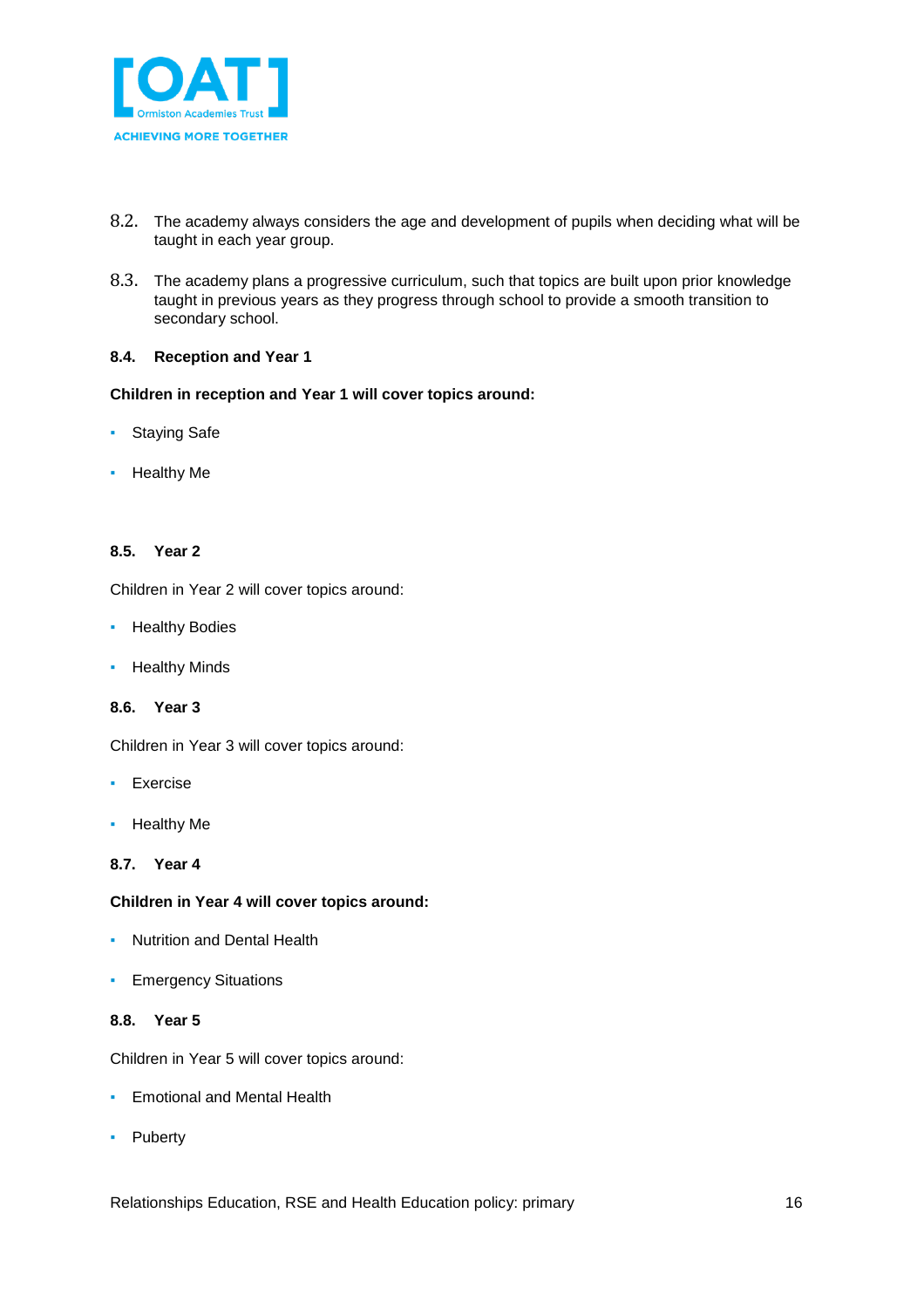

#### **8.9. Year 6**

#### **Children in Year 6 will cover topics around:**

- **Drugs and Alcohol**
- Anti-social Behaviour and the Role of the Police and the Law

# <span id="page-16-0"></span>9. Relationships and Sex education (RSE)

*[Although it is not statutory to deliver RSE outside of the science curriculum at primary level, the DfE recommends that all primary schools should have an RSE programme in place. This should be tailored to the age, and physical and emotional maturity of pupils, and should ensure that children are prepared for the changes that adolescence brings, drawing on knowledge of the human life cycle.]*

- 9.1. All pupils must be taught the aspects of sex education outlined in the primary science curriculum – this includes teaching about the main external parts of the human body, how it changes as it grows from birth to old age, including puberty, and the reproductive process in some plants and animals.
- 9.2. The academy is free to determine whether pupils should be taught sex education beyond what is required of the national curriculum.
- 9.3. At our school we do teach pupils RSE beyond what is required of the science curriculum.
- 9.4. Parents/carers are fully consulted in the organisation and delivery of our RSE curriculum, in accordance with section 3 and section 4 of this policy.
- 9.5. Parents/carers are given the opportunity to advise on what should be taught through RSE.
- Parents and carers will receive information regarding upcoming visits from the RSE provider 'Big Talk'. Parents and carers will receive an overview as to the age appropriate content which will be delivered during the session at school and will be invited to attend a session specifically intended for parents and carers, with opportunity to discuss any thoughts, concerns or queries with the experts in more detail.
- Parents and carers will also be able to view the topic overview for each topic of the new curriculum, on the school website. Parents and careers will be encouraged to share their feedback of content with class teachers to help inform future planning and how to best meet the ever changing needs of learners.
- 9.6. The age and development of pupils is always considered when delivering RSE.
- 9.7. A list of the statutory topics included in the science national curriculum at the different key stages, can be found in Appendix 1 – Science national curriculum.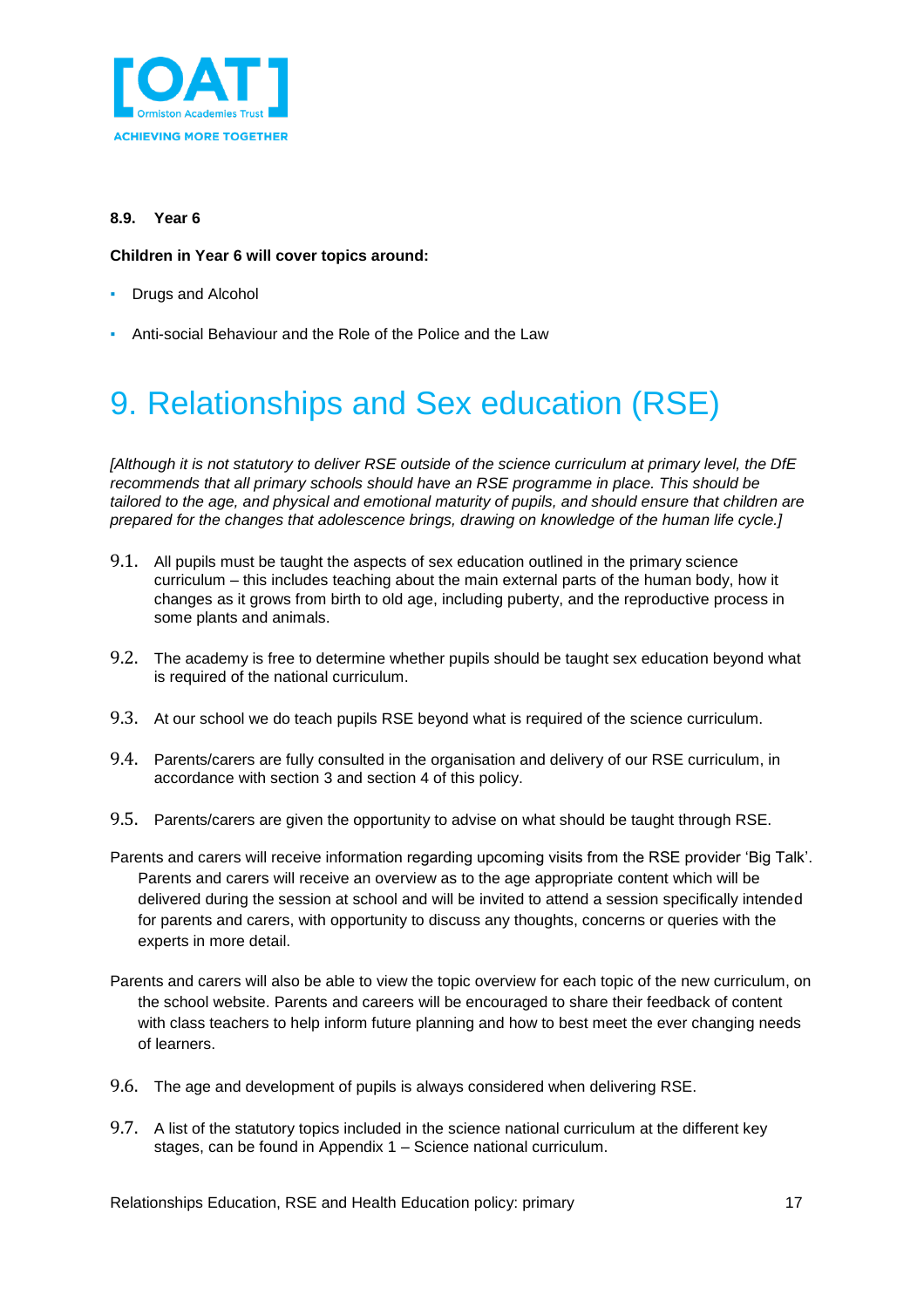

### <span id="page-17-0"></span>Key Stage 1

- 9.8. Pupils in Year 1 are taught:
- **•** About the different ways in which they have changed since they were a baby, including the changes to their bodies.
- **EXECT AID EXECT 1** Biological names for various body parts including penis, vagina, testicles and breasts.
- **•** The different words families may have for these body parts.
- 9.9. Pupils in Year 2 are taught:
- To match the correct body parts to a male and female.
- **·** The function of clothing to make us look nice, keep us warm and keep certain parts of our bodies private.
- About the process of aging and the fact that this cannot be controlled.

### <span id="page-17-1"></span>Key Stage 2

9.10. Pupils in Year 3 are taught:

- **That humans reproduce and produce offspring.**
- **That women have babies and that in most animals, it is also the female that has babies.**
- **About the way a baby grows in its mother's uterus.**
- **EXED** About the word "puberty", and that this is used to explain when a child's body turns into an adult.
- **About the importance of hygiene**
- The biological terminology used to describe changes in boys' and girls' bodies as they go through puberty.
- **•** That puberty is necessary in order for the body to be able to make babies.
- **EXECT** At Ormiston Meadows Academy we value traditional and non-traditional parenting.

9.11. Pupils in Year 4 are taught:

- **.** That a baby is made when sperm from a man and a woman's egg joins.
- **•** That they were made by a sperm and an egg and therefore have some of the characteristics of each of their parents.
- **That girls begin periods once they have entered puberty and that this is a natural process** necessary to being able to one day make a baby.
- To identify some of the changes which have already happened to their bodies (e.g. growing taller) and accepting that they cannot change these.
- About the importance of relationships, focusing on the development of friendships.

9.12. Pupils in Year 5 are taught: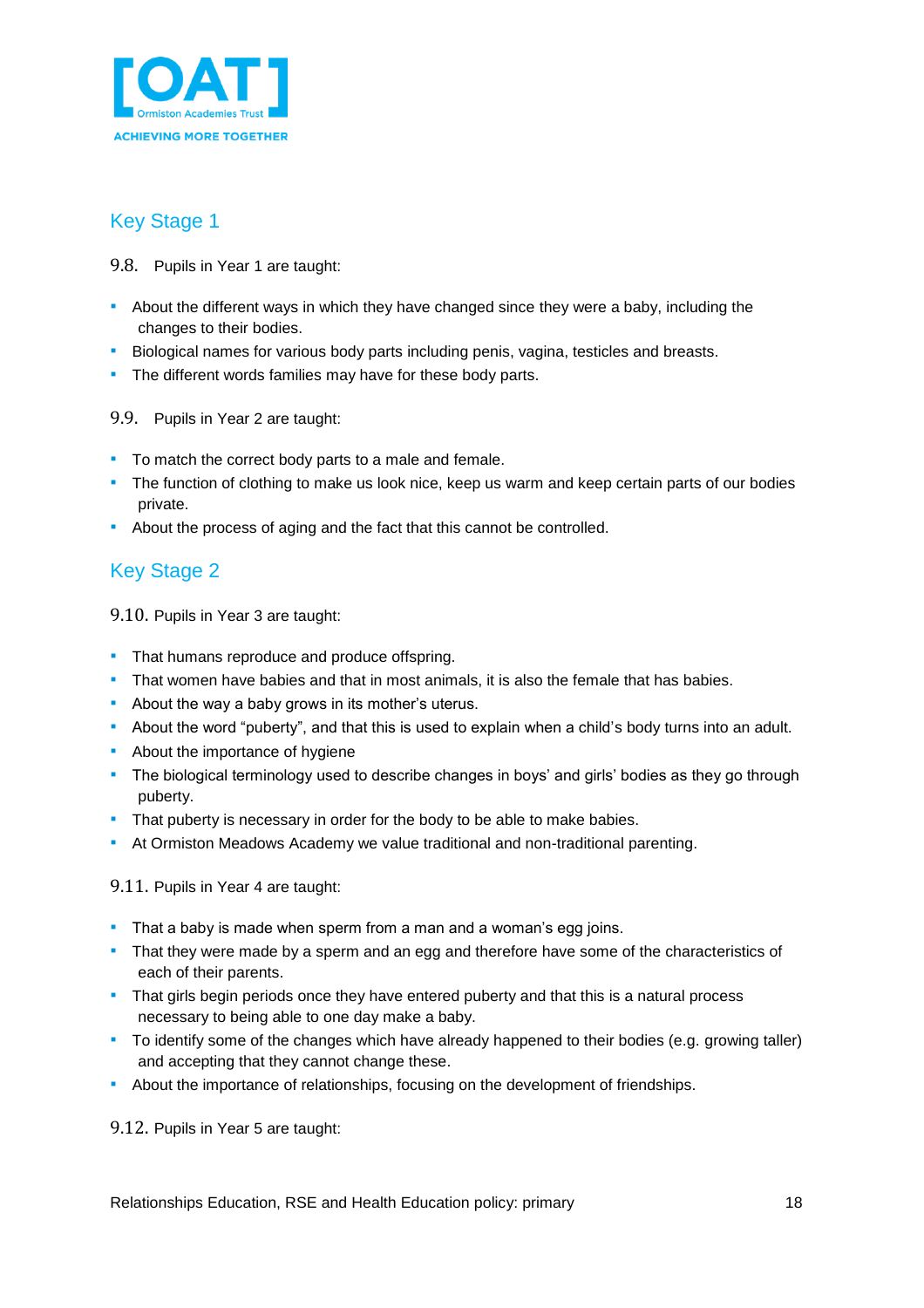

- **•** More about how girls' and boys' bodies change during puberty, including how they might feel about these changes.
- **•** About 'self-image' and the idea that how they see themselves is not necessarily how others see them.
- **That attraction to others of the opposite or same sex is a natural part of growing up.**
- **EXEDM** About what terms such as 'gay' mean, as and when these terms arise.
- **EXECT About different situations and scenarios represented in the world around them (e.g. same sex** parents).
- To identify things that they are looking forward to about becoming a teenager and to understand that growing up brings responsibilities.
- **That the legal age for sexual consent is 16.**

9.13. Pupils in Year 6 are taught:

- **That babies are made during sexual intercourse.**
- **•** That having a baby is a choice which responsible adults make when they are with someone they love.
- **EXECT:** Strategies for the development of positive self-image and self-esteem.
- **•** To use their knowledge to answer questions their peers may have about getting older.
- The importance of looking after themselves physically and emotionally.
- **The way in which being physically attracted to someone might change the nature of the** relationship that they have with each other.

## <span id="page-18-0"></span>10. Delivery of the curriculum

10.1. The relationships, sex and health curriculum will be delivered as part of our PSHE curriculum.

10.2. Through effective organisation and delivery of the subject, we will ensure that:

- Core knowledge is sectioned into units of manageable size.
- The required content is communicated to pupils clearly, in a carefully sequenced way, within a planned scheme of work.
- **•** Teaching includes sufficient and well-chosen opportunities and contexts for pupils to embed new knowledge so that it can be used confidently in real-life situations.
- 10.3. The curriculum is delivered proactively, such that it addresses issues in a timely way in line with current evidence on children's physical, emotional and sexual development.
- 10.4. Teaching of the curriculum reflects requirements set out in law, particularly the Equality Act 2010, so that pupils understand what the law does and does not allow, and the wider legal implications of the decisions they make.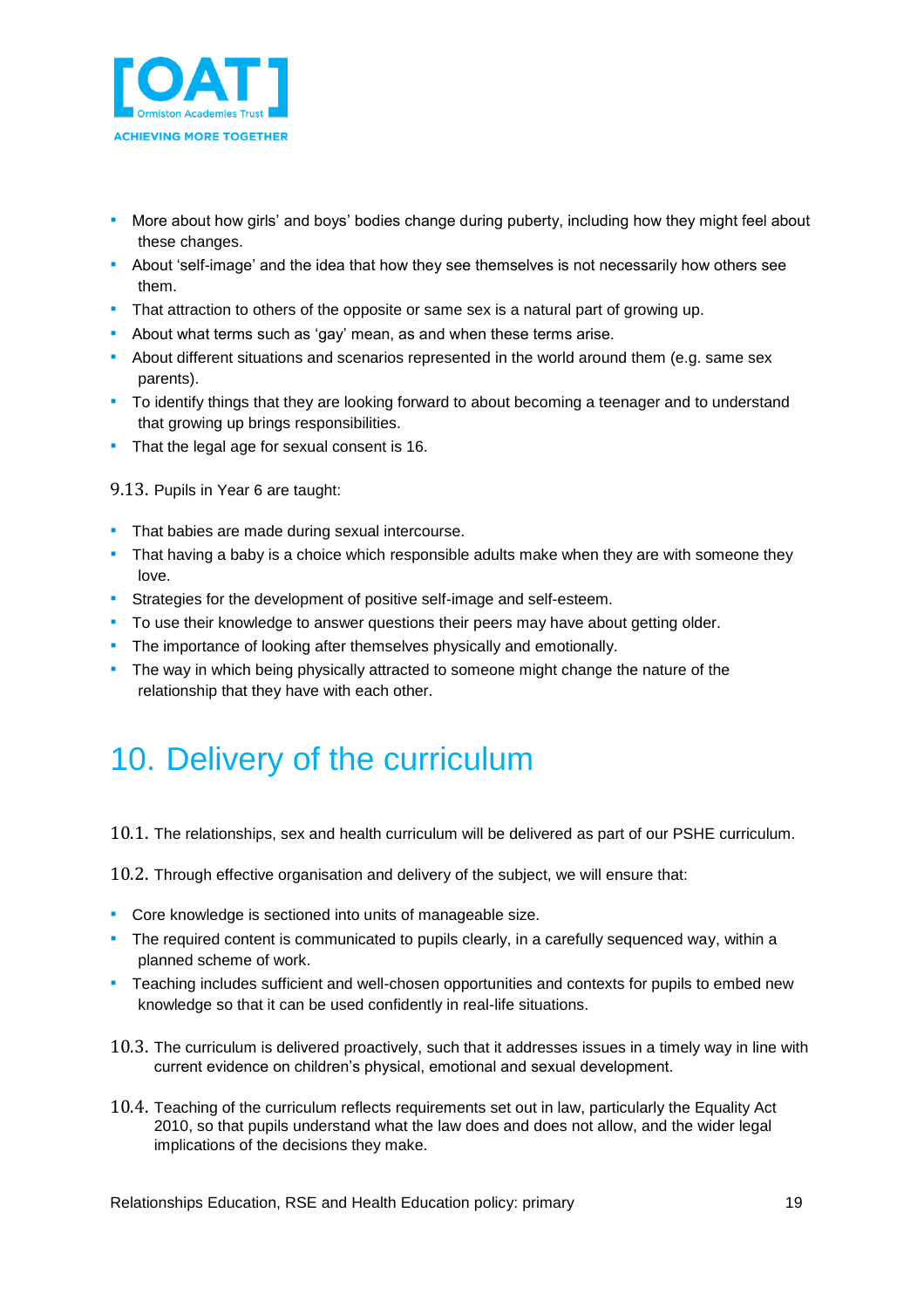

- 10.5. At the point we consider it appropriate to teach pupils about LGBTQ+, we will ensure that this content is fully integrated into the relationships, sex and health curriculum, rather than delivered as a standalone unit or lesson.
- 10.6. Pupils will be taught about LGBTQ+ in Years 1-6; we will always consider the development and maturity of pupils before teaching this topic.
- 10.7. The academy ensures that all teaching and materials are appropriate for the ages of the pupils, their religious backgrounds, their developmental stages and any additional needs, such as SEND.
- 10.8. Lesson plans will provide appropriate challenge for pupils and be differentiated for pupils' needs.
- 10.9. Classes may be taught in gender-segregated groups, dependent upon the nature of the topic being delivered at the time, and the cultural background of pupils where it is only appropriate to discuss the body in single gender groups.
- 10.10. Throughout every year group, appropriate diagrams, videos, books, games, discussion and practical activities will be used to assist learning.
- 10.11. Inappropriate images, videos, etc., will not be used, and resources will be selected with sensitivity given to the age, developmental stage and cultural background of pupils.
- 10.12. Pupils will be prevented from accessing inappropriate materials on the internet when using such to assist with their learning. The prevention measures taken to ensure this are outlined in the academy's eSafety and eSecurity Policy.
- 10.13. Teachers will establish what is appropriate for one-to-one and whole-class settings, and alter their teaching of the programme accordingly.
- 10.14. Teachers will ensure that pupils' views are listened to and will encourage them to ask questions and engage in discussion. Teachers will answer questions sensitively, honestly and appropriate to the pupil's age.
- 10.15. The programme will be designed to focus on boys as much as girls, and activities will be planned to ensure both are actively involved, matching their different learning styles.
- 10.16. Teachers will focus heavily on the importance of marriage and healthy relationships, though sensitivity will always be given so as to not stigmatise pupils based on their home circumstances.
- 10.17. Teachers will ensure that lesson plans are centred around reducing stigma, particularly in relation to mental wellbeing, and encouraging openness through discussion activities and group work.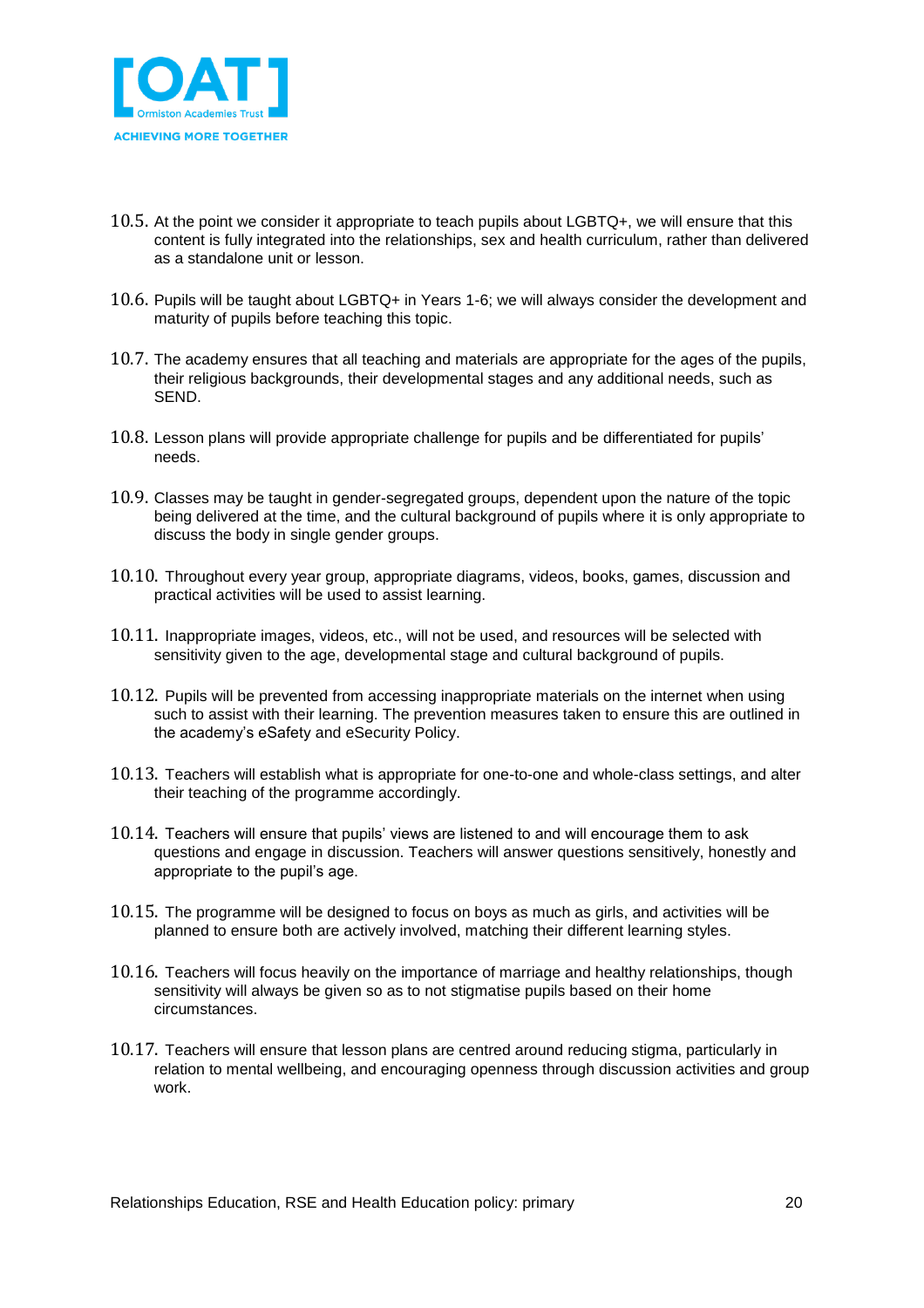

- 10.18. Teachers will ensure lesson plans focus on challenging perceived views of pupils based on protected characteristics, through exploration of, and developing mutual respect for, those different to themselves.
- 10.19. Any resources or materials used to support learning will be formally assessed by the teachers delivering the lesson before use to ensure they are appropriate for the age and maturity of pupils, and sensitive to their needs.
- 10.20. In teaching the curriculum, teachers will be aware that pupils may raise topics such as selfharm and suicide or eating disorders. When talking about these topics in lessons, teachers will be aware of the risks of encouraging these behaviours and will avoid any resources or material that appear as instructive rather than preventative.
- 10.21. At all points of delivery of this programme, parents/carers will be consulted, and their views will be valued. What will be taught and how, will be planned in conjunction with parents/carers.
- 10.22. Whilst there are no formal examinations for the relationships, sex and health curriculum, the academy will undertake informal assessments to determine pupil progress – these include the following:
- Tests
- **Quizzes**
- **•** Group tasks

## <span id="page-20-0"></span>11. Working with external experts

- 11.1. External experts may be invited to assist from time-to-time with the delivery of the programme and will be expected to comply with the provisions of this policy.
- 11.2. The academy will ensure all visitor credentials are checked before they are able to participate in delivery of the curriculum, in line with the Visitor policy.
- 11.3. The academy will ensure that the teaching delivered by the external expert fits with the planned curriculum and this policy.
- 11.4. Before delivering the session, the academy will discuss the details of the expert's lesson plan and ensure that the content is age-appropriate and accessible for the pupils.
- 11.5. The academy will also ask to see the materials the expert intends to use, as well as a copy of the lesson plan, to ensure it meets all pupils' needs, including those with SEND.
- 11.6. The academy will agree with the expert the procedures for confidentiality, ensuring that the expert understands how safeguarding reports should be dealt with in line with the Child Protection and Safeguarding Policy.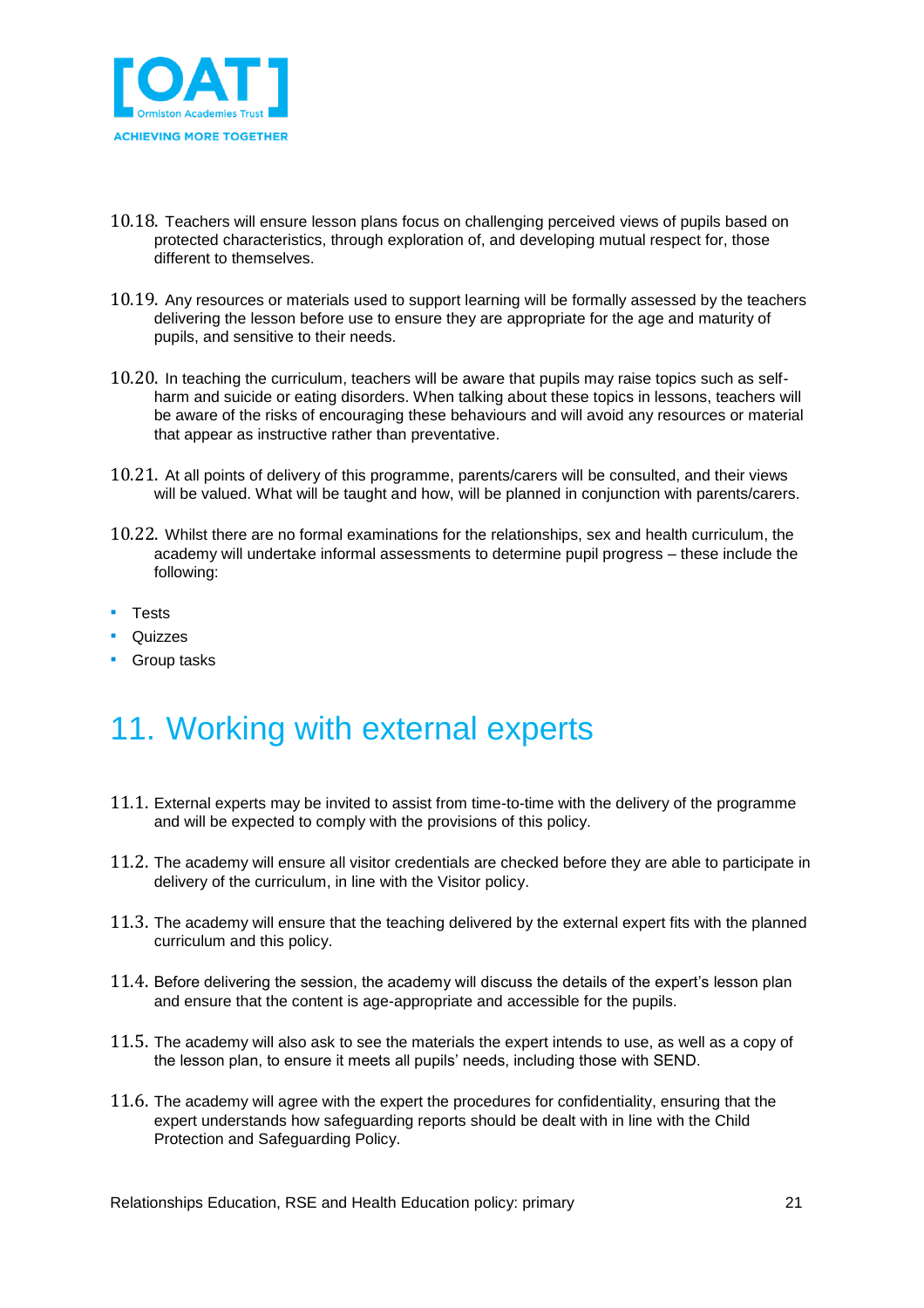

11.7. The intended use of external experts is to enhance the curriculum delivered by teachers, rather than as a replacement for teachers.

## <span id="page-21-0"></span>12. Equality and accessibility

- 12.1. The academy understands its responsibilities in relation to the Equality Act 2010, specifically that it must not unlawfully discriminate against any pupil because of their:
- Age
- Sex or sexual orientation
- Race
- **•** Disability
- **•** Religion or belief
- **Gender reassignment**
- **Pregnancy or maternity**
- **Marriage or civil partnership**
- 12.2. The academy is committed to making reasonable adjustments wherever possible to promote accessibility and inclusivity of the curriculum.
- 12.3. The academy understands that pupils with SEND or other needs (such as those with social, emotional or mental health needs) are entitled to learn about relationships, sex and health education, and the programme will be designed to be inclusive of all pupils.
- 12.4. Teachers will understand that they may need to be more explicit and adapt their planning of work and teaching methods in order to appropriately deliver the programme to pupils with SEND or other needs.
- 12.5. Provisions under the Equality Act 2010 allow our academy to take positive action, where it can be evidenced to be proportionate, to respond to particular disadvantages affecting a group because of a protected characteristic. For example, we could consider taking positive action to support girls if there was evidence that they were being disproportionately subjected to sexual violence of sexual harassment.
- 12.6. When deciding whether support is necessary to support pupils with a particular protected characteristic, we will consider our pupils' needs, including the gender and age range of our pupils.
- 12.7. In order to foster healthy and respectful peer-to-peer communication and behaviour between boys and girls, the academy implements a robust Behaviour for Learning Policy, as well as a Child Protection and Safeguarding Policy, which set out expectations of pupils.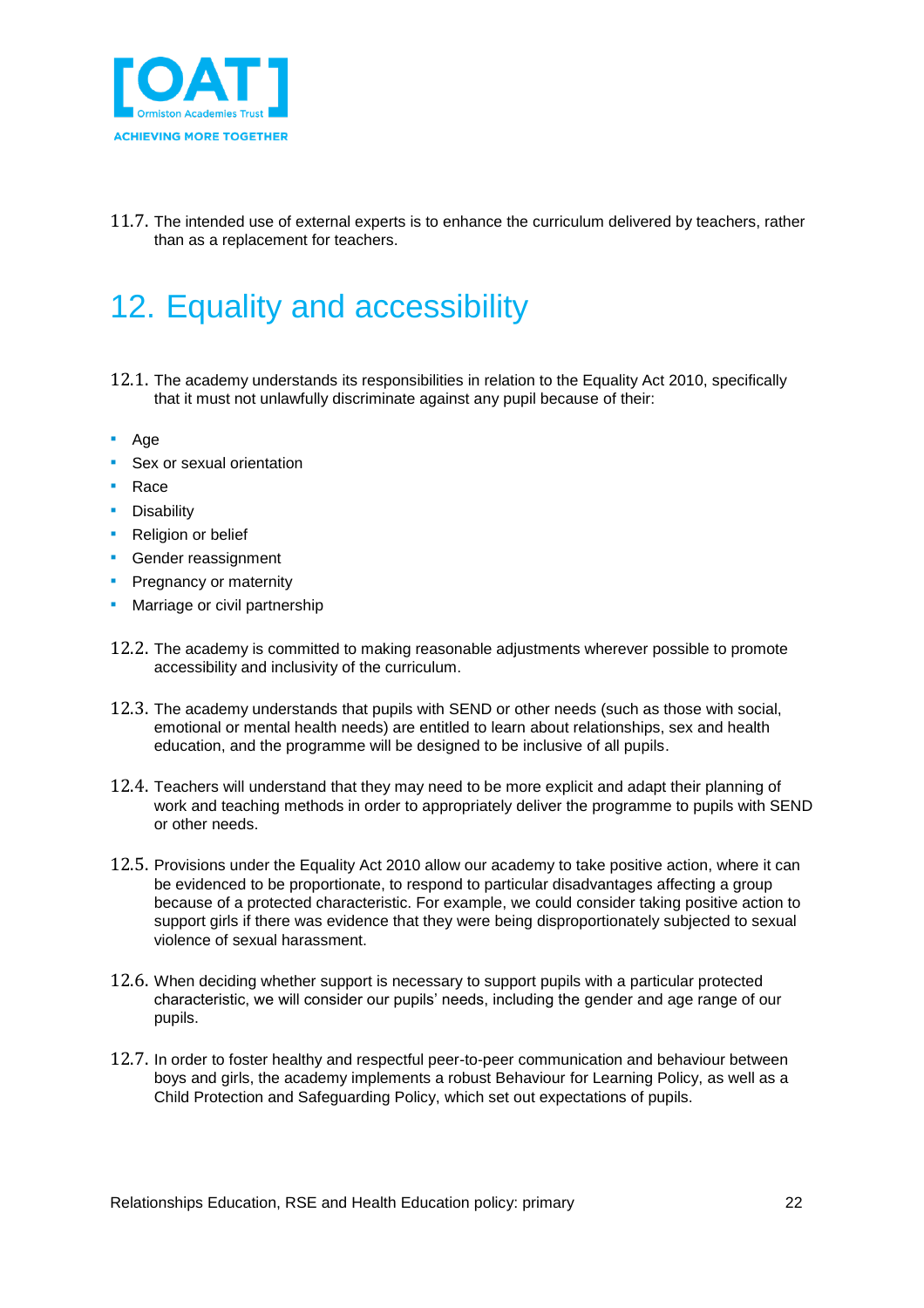

## <span id="page-22-0"></span>13. Curriculum links

- 13.1. The academy seeks opportunities to draw links between relationships, sex and health education and other curriculum subjects wherever possible to enhance pupils' learning.
- 13.2. Relationships, sex and health education will be linked to the following subjects in particular:
	- 13.2.1. **Science** pupils learn about the main external parts of the body and changes to the body as it grows from birth to old age, including puberty.
	- 13.2.2. **Computing and ICT** pupils learn about e-safety, including how to use technology safely, responsibly, respectfully and securely, how to keep personal information private and how to access help and support.
	- 13.2.3. **PE** pupils explore various physical activities, are physically active for sustained periods of time, engage in competitive sport and understand how exercise can lead to healthier lifestyles.
	- 13.2.4. **Citizenship** pupils learn about the requirements of the law, their responsibilities and the possible consequences of their actions.
	- 13.2.5. **PSHE**  pupils learn about respect and difference, values and characteristics of individuals.

### <span id="page-22-1"></span>14. The right of withdrawal

- 14.1. Relationships education and health education are statutory at primary school and parents/carers do not have the right to withdraw their child from the subjects.
- 14.2. As relationships and sex education (RSE) is not statutory at primary level (other than what must be taught as part of the science curriculum), parents/carers have the right to request to withdraw their child from all or part of the RSE curriculum.
- 14.3. The principal will automatically grant withdrawal requests in accordance with point 14.2; however, the principal will discuss the request with the parent/carer and, if appropriate, their child, to ensure that their wishes are understood and to clarify the nature and purpose of the curriculum.
- 14.4. The principal will discuss with the parent/carer, the benefits or receiving this important education and any adverse effects that withdrawal may have on the pupil – this could include, for example, social and emotional effects of being excluded.
- 14.5. The principal will keep a record of the discussion between themselves, the pupil and the parent/carer.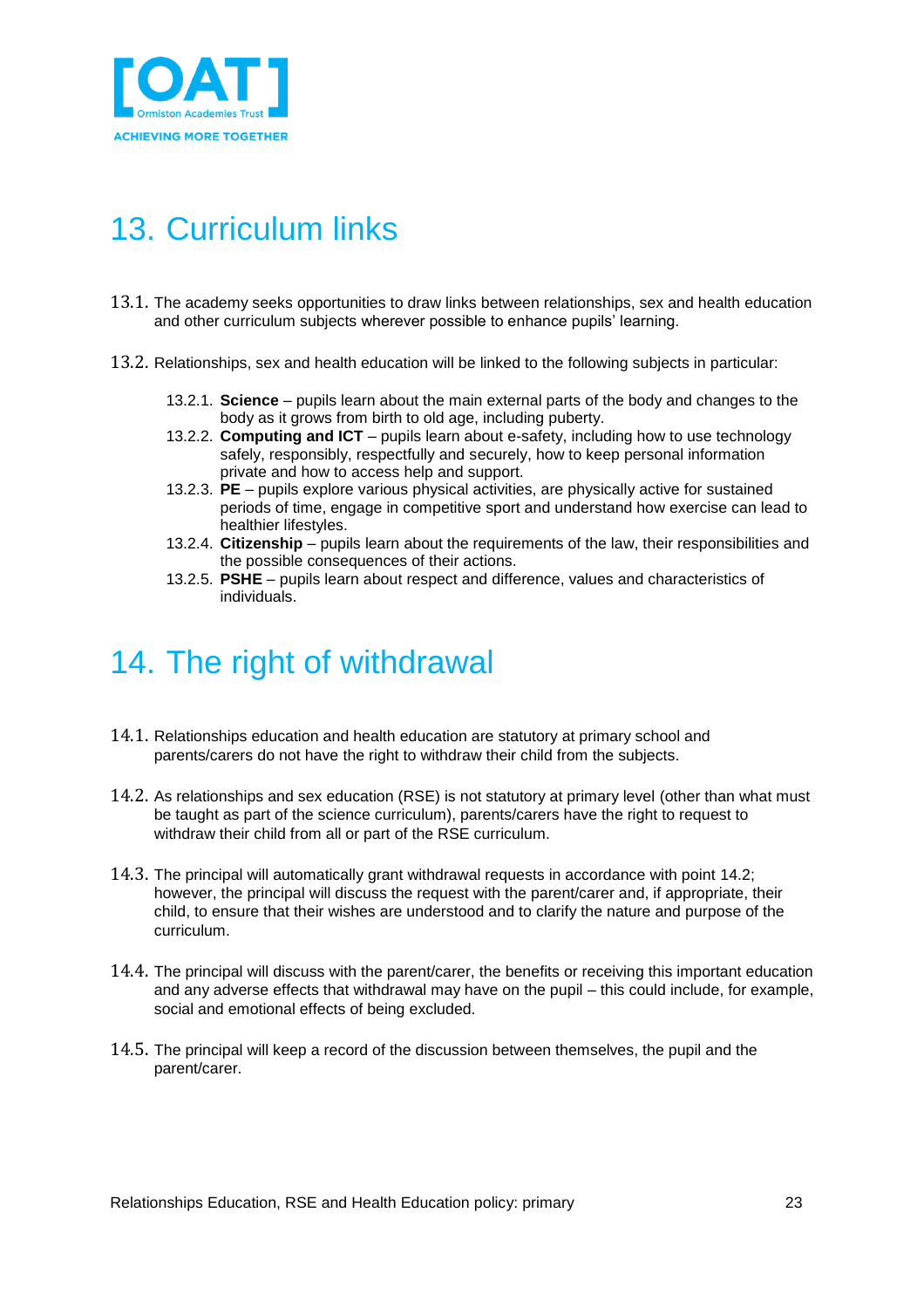

- 14.6. The principal will grant a parent's/carer's request to withdraw their child from relationships and sex education (RSE), other than the content that must be taught as part of the science curriculum.
- 14.7. The parent/carer will be informed in writing of the principal's decision.
- 14.8. Where a pupil is withdrawn from relationships and sex education (RSE), the principal will ensure that the pupil receives appropriate alternative education.

## <span id="page-23-0"></span>15. Behaviour

- 15.1. The academy has a zero-tolerance approach to bullying. We aim to foster a culture based on mutual respect and understanding for one another.
- 15.2. Any bullying incidents caused as a result of the relationships, RSE, and health education programme, such as those relating to sexual orientation, will be dealt with as seriously as other bullying incidents within the academy.
- 15.3. Any occurrence of these incidents will be reported to a member of academy staff, who will then discipline the pupil once they are on academy premises.
- 15.4. These incidents will be dealt with following the processes in our Behaviour for Learning policy and Anti-Bullying policy.
- 15.5. The principal will decide whether it is appropriate to notify the police or an anti-social behaviour coordinator in their LA of the action taken against a pupil.

### <span id="page-23-1"></span>16. Staff training

- 16.1. All staff members at the academy will undergo training on a termly basis to ensure they are upto-date with the relationship education, relationship and sex education (RSE) and health education curriculum and associated issues. This will cover all aspects of the lessons the children will be taught across the school.
- 16.2. Members of staff responsible for teaching the subjects will undergo further training on a termly basis, led by the relationships, RSE and health education subject leader, to ensure they are fully equipped to teach the subjects effectively.
- 16.3. Training of staff will also be scheduled around any updated guidance on the programme and any new developments, such as 'sexting', which may need to be addressed in relation to the programme.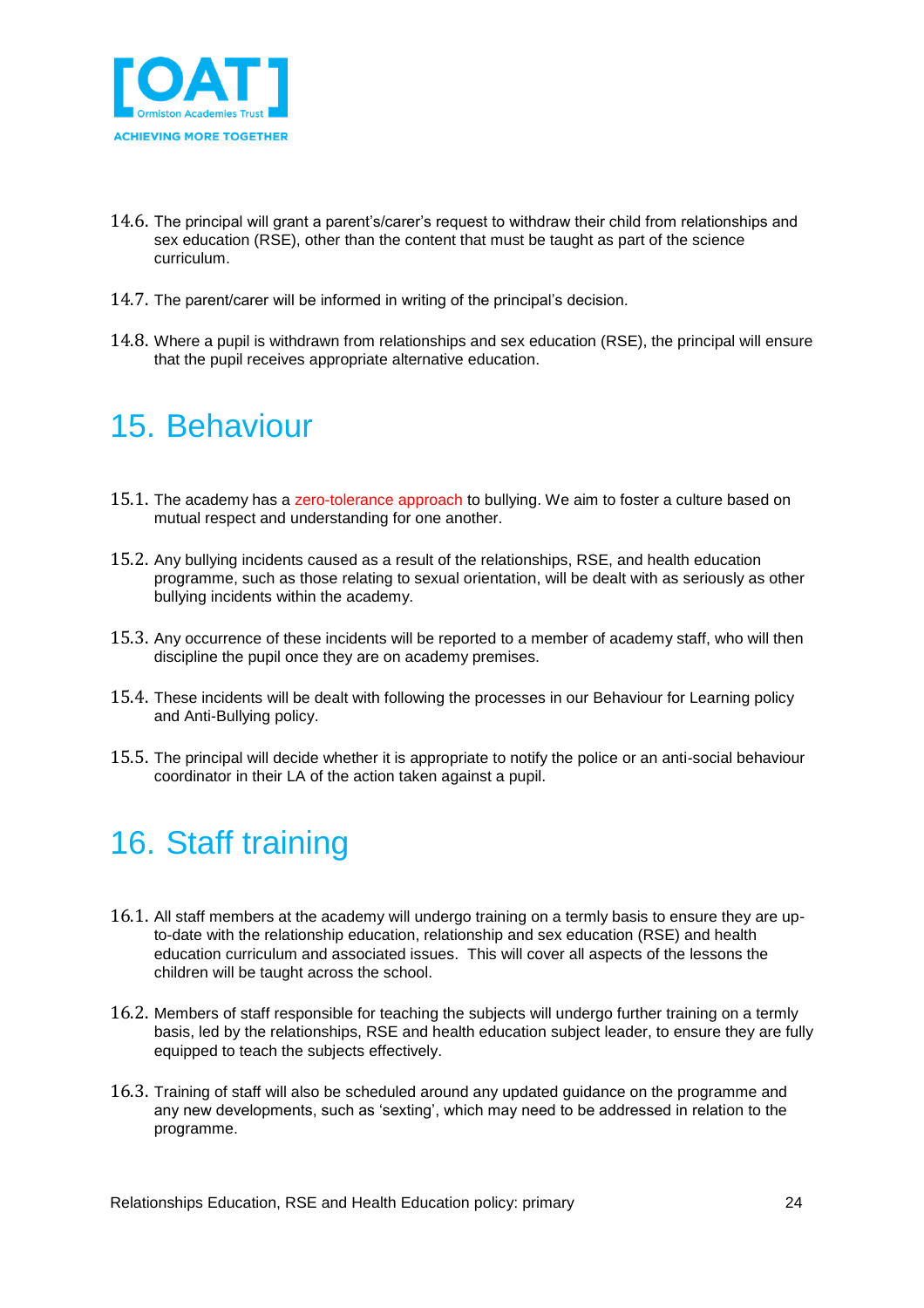

# <span id="page-24-0"></span>17. The Preventative PSHE Curriculum:

### Safeguarding, reports of abuse and confidentiality

- 17.1. Confidentiality within the classroom is an important component of relationships, RSE and health education, and teachers are expected to respect the confidentiality of their pupils as far as is possible.
- 17.2. Teachers will, however, alert the principal about any suspicions of inappropriate behaviour or potential abuse as per the academy's Child Protection and Safeguarding Policy.
- 17.3. Pupils will be fully informed of the academy's responsibilities in terms of confidentiality and will be aware of what action may be taken if they choose to report a concern or make a disclosure.
- 17.4. Any reports made during lessons, or as a result of the content taught through the curriculum, will be reported to the DSL and handled in accordance with the Child Protection and Safeguarding Policy.
- 17.5. At the heart of these subjects there is a focus on keeping children safe, we play an important role in preventative education. Keeping Children Safe in Education (KCSIE) sets out that all schools and colleges should ensure children are taught about safeguarding, including how to stay safe online, as part of providing a broad and balanced curriculum.
- 17.6 Addressing Sexual Violence and Sexual Harassment in the PSHE curriculum
	- 17.6.1 Sexual violence and sexual harassment can occur between two children **of any age and sex** from primary through to secondary stage into colleges. It can occur through a group of children sexually assaulting or sexually harassing a single child or a group of children. Sexual violence and sexual harassment exist on a continuum and may overlap; they can occur online and face to face (both physically and verbally) and are never acceptable. Our staff maintain an attitude of **'it could happen here.'**
	- 17.6.2 Schools and colleges have a statutory duty to safeguard and promote the welfare of the children at their school/college. The best response to child sexual violence and harassment are those which take a whole school or college approach to safeguarding and child protection.
	- 17.6.3 Our planned programme of evidence-based content delivered through the PSHE curriculum is part of our whole school approach that prepares our students for life in modern Britain. We have planned our programme with a spiral approach to meet the needs of our pupils, considering their age and stage of development. Although sexual harassment, abuse and violence are not directly covered with our pupils, we establish the foundations for this learning from KS1. Our preventative PSHE education curriculum specifically includes:
		- Teaching the fundamental building blocks and characteristics of positive relationships, with particular reference to friendships, family relationships and relationships with other children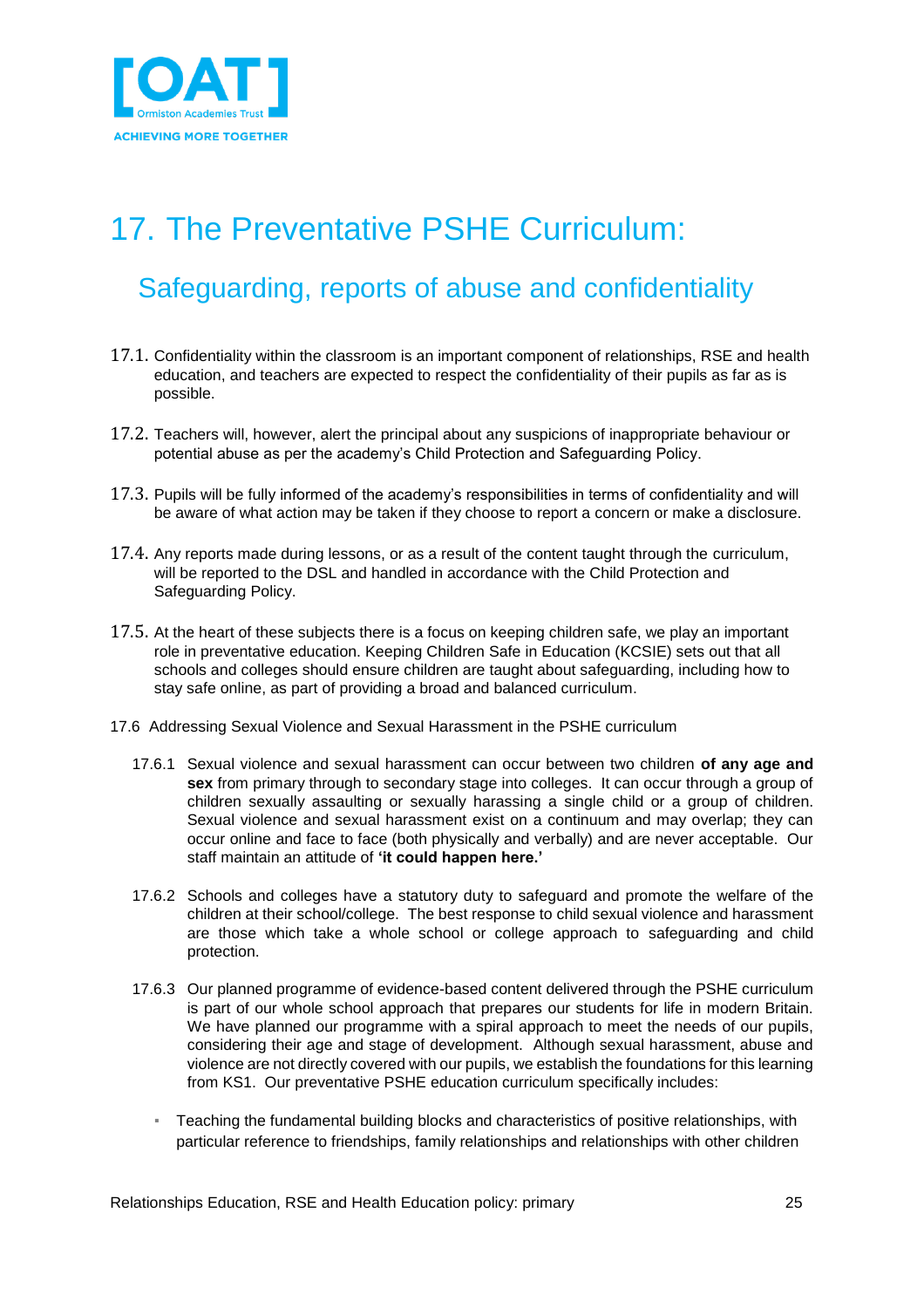

and with adults. This includes teaching about mutual respect, truthfulness, trustworthiness, loyalty, kindness, generosity, trust, sharing interests and experiences, and support with problems and difficulties.

- Supporting the children to nurture respectful and inclusive relationships, including asking, giving, and not giving permission.
- Teaching about boundaries and privacy and how to recognize who to trust and who not to trust.
- **EXE** Teaching about safety online
- Teaching about stereotyping and equality, particularly around gender stereotypes and human rights, and how stereotypes can be unfair, negative, or destructive
- Teaching about body parts that are private

## <span id="page-25-0"></span>18. Quality assurance

- 18.1. The relationships, RSE and health education subject leader is responsible for monitoring the quality of teaching and learning for the subjects.
- 18.2. The relationships, RSE and health education subject leader will conduct subject assessments on a termly basis, which will include a mixture of the following:
	- Learning walks
	- Work scrutiny
	- Lesson planning scrutiny
	- Pupil interviews
- 18.3. The relationships, RSE and health education subject leader will create annual subject reports for the principal and governing board to report on the quality of the subjects.
- 18.4. The relationships, RSE and health education subject leader will work regularly and consistently with the principal through monthly review meetings, to evaluate the effectiveness of the subjects and implement any changes.

### <span id="page-25-1"></span>19. Monitoring and review

- 19.1. This policy will be reviewed on an annual basis by Klara Reddy, National Lead Practitioner for Enrichment (PSHE, RSE and Inclusivity). The next scheduled review date for this policy is September 2022.
- 19.2. This policy will also be reviewed in light of any changes to statutory guidance, feedback from parents, staff or pupils, and issues in the academy or local area that may need addressing.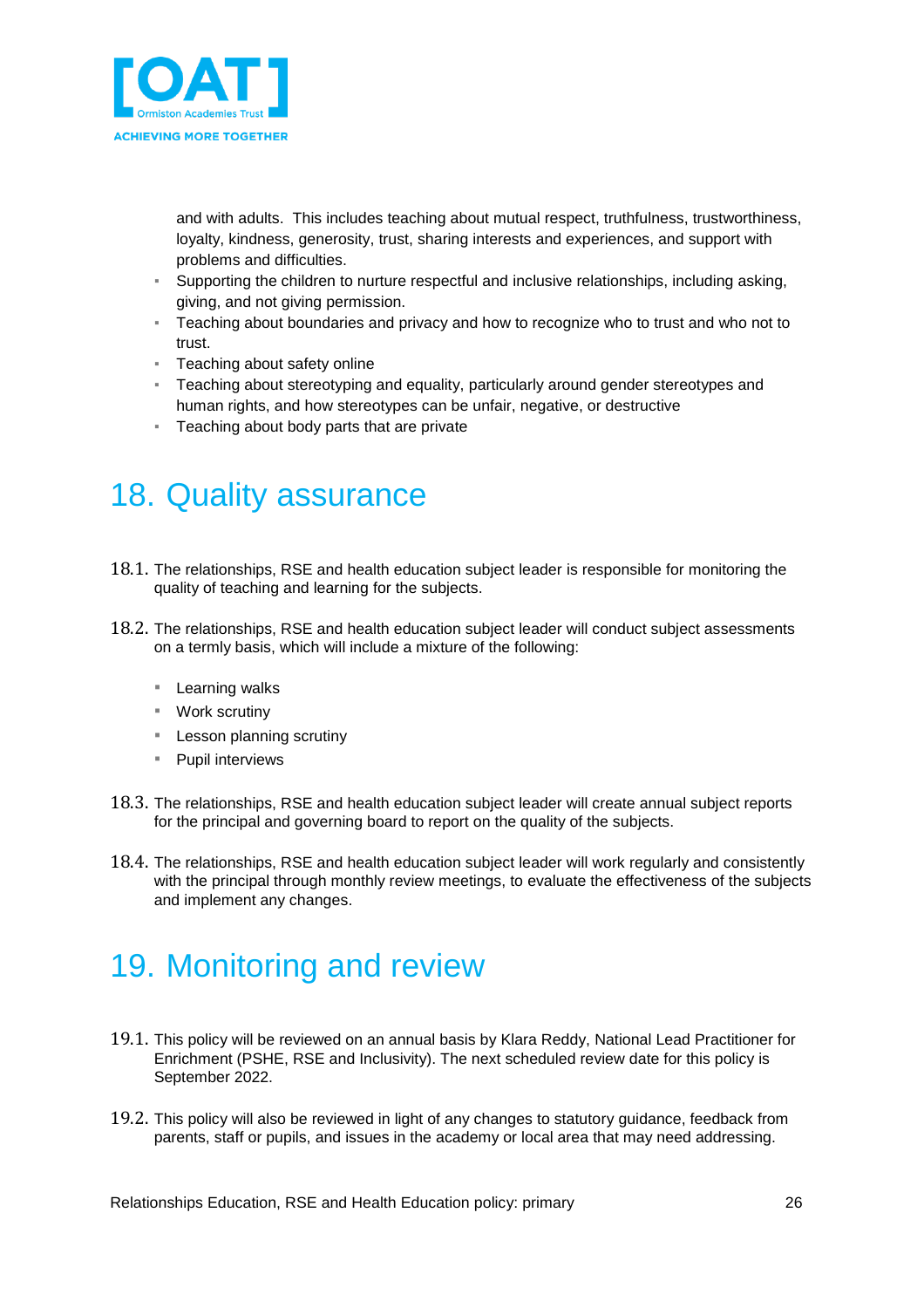

- 19.3. The OAT Trustees are responsible for approving this policy.
- 19.4. Any changes made to this policy will be communicated to all staff, parents/carers and, where necessary, pupils.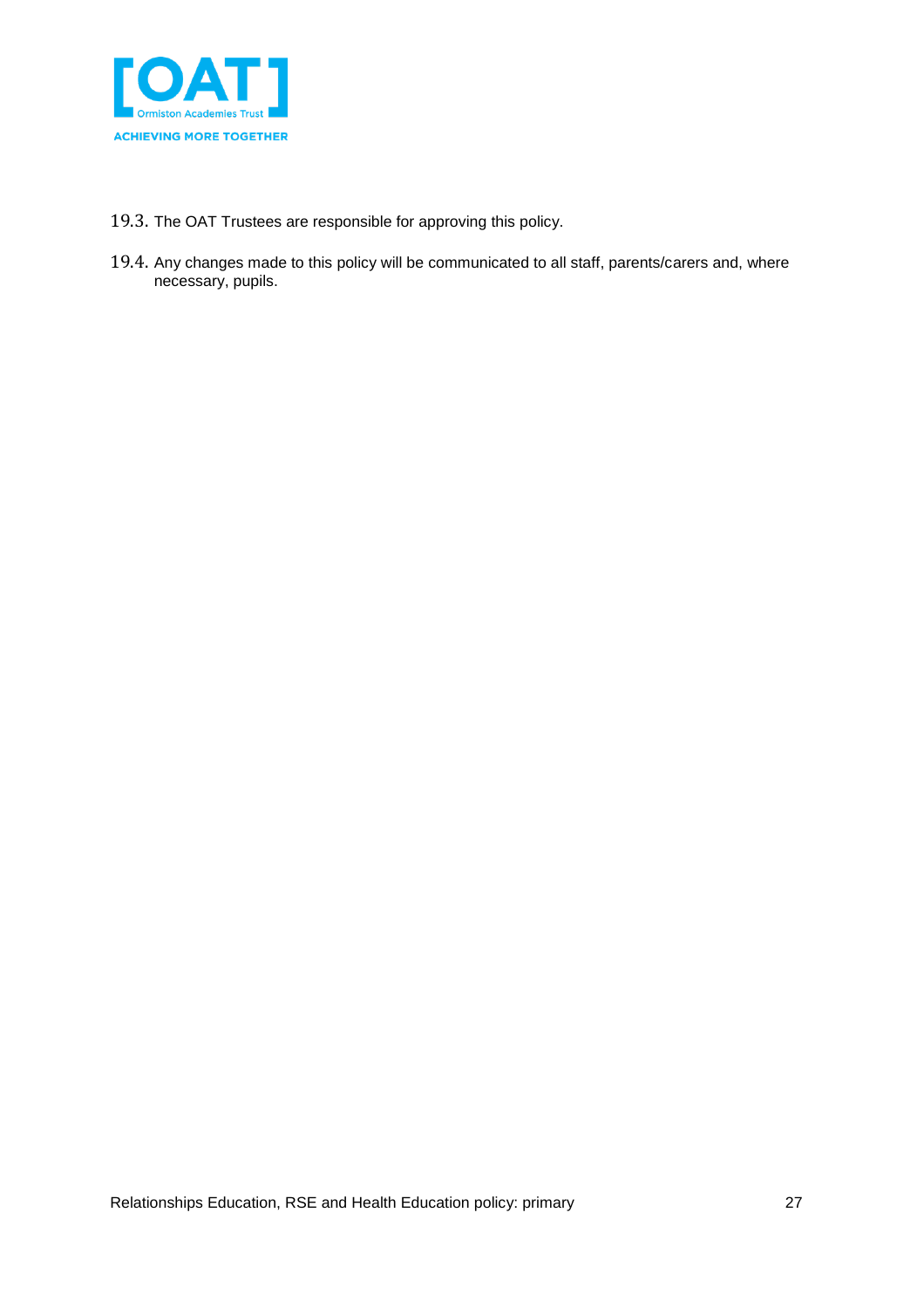

# <span id="page-27-0"></span>Appendix 1 – science national curriculum

In accordance with the DfE's 'Sex and Relationship Education Guidance' 2000, there are certain aspects of sex and relationship education which are compulsory for pupils to learn as they progress through the key stages.

| <b>Key stage</b> | <b>Pupils must be taught:</b>                                                                                                                                                                                                                                                                                                                                                                |
|------------------|----------------------------------------------------------------------------------------------------------------------------------------------------------------------------------------------------------------------------------------------------------------------------------------------------------------------------------------------------------------------------------------------|
| Key stage 1      | That animals, including humans, move, feed, grow, use their senses<br>٠<br>and reproduce.<br>To recognise and compare the main external parts of the bodies of<br>٠<br>humans.<br>That humans and animals can produce offspring, and they grow into<br>×<br>adults.<br>To recognise similarities and differences between themselves and<br>others.<br>To treat others with sensitivity.<br>٠ |
| Key stage 2      | That nutrition, growth and reproduction are common life processes<br>×<br>for humans and other animals.<br>About the main stages of the human life cycle.<br>×                                                                                                                                                                                                                               |
| Key stage 3      | That fertilisation in humans is the fusion between the egg and<br>×<br>sperm.<br>About the physical and emotional changes that take place during<br>×<br>adolescence.<br>How the foetus grows and develops.<br>٠<br>How the growth and reproduction of bacteria and viruses can affect<br>×<br>health.                                                                                       |
| Key stage 4      | The way in which hormonal control occurs, including the effects of<br>×<br>sex hormones.<br>The medical uses of some hormones, including the control of fertility.<br>×<br>The defence mechanisms of the body.<br>٠<br>How sex is determined in humans.<br>٠                                                                                                                                 |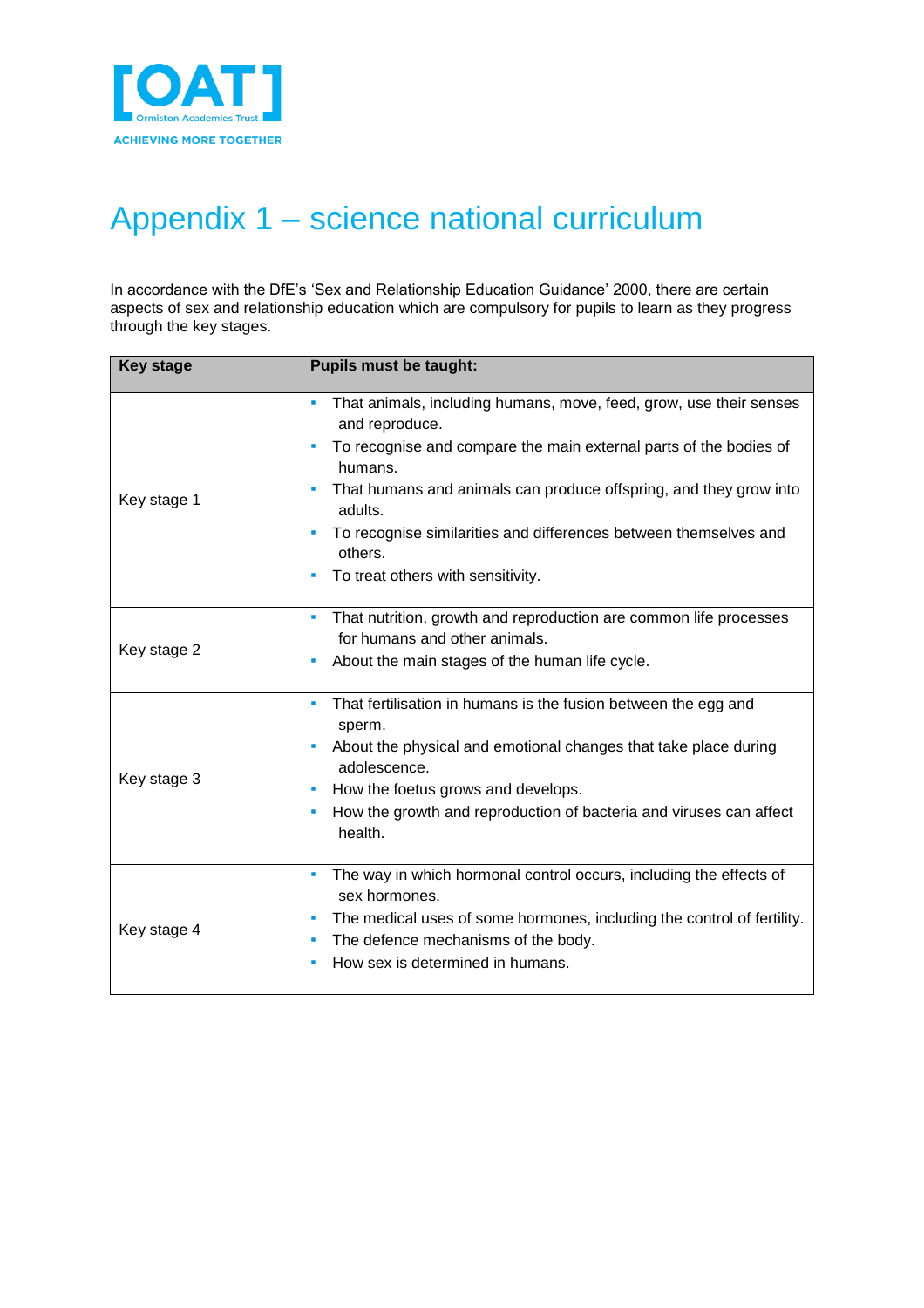

# <span id="page-28-0"></span>Appendix 2 – Letter to parents/carers

PLEASE USE LETTERHEADED PAPER

RE: Relationship and sex education at Ormiston Meadows

Dear Parent/Carer,

Government guidelines outline that from the age of 11, it is compulsory for all schools to provide a relationship and sex education programme.

At Ormiston Meadows Academy we believe that it is important to provide our pupils with a thorough and balanced curriculum, including age-appropriate information about sex and relationships.

The details of what will be taught to the various year groups is detailed in the academy's *Relationship & Sex Education and Health Education policy,* which can be accessed on our school website or in hard copy via our office.

Though schools must provide sex and relationship education for pupils from the age of 11, up until the age of 19, only aspects of the science national curriculum are compulsory for pupils to learn. Therefore, as parents/carers, you are entitled to request that your child be removed from relationships and sex (RSE) education lessons.

Such requests should be submitted to me, the Principal, who will discuss this with you and your child's teacher and determine an appropriate substitute for these lessons. In most instances, children will be provided with self-directed reading or exercises which they can complete under the supervision of a trainee teacher.

If you have any concerns or queries about your child's participation in these lessons, please do not hesitate to contact either me or your child's class teacher to discuss these.

Yours sincerely,

Kelly Moore

Principal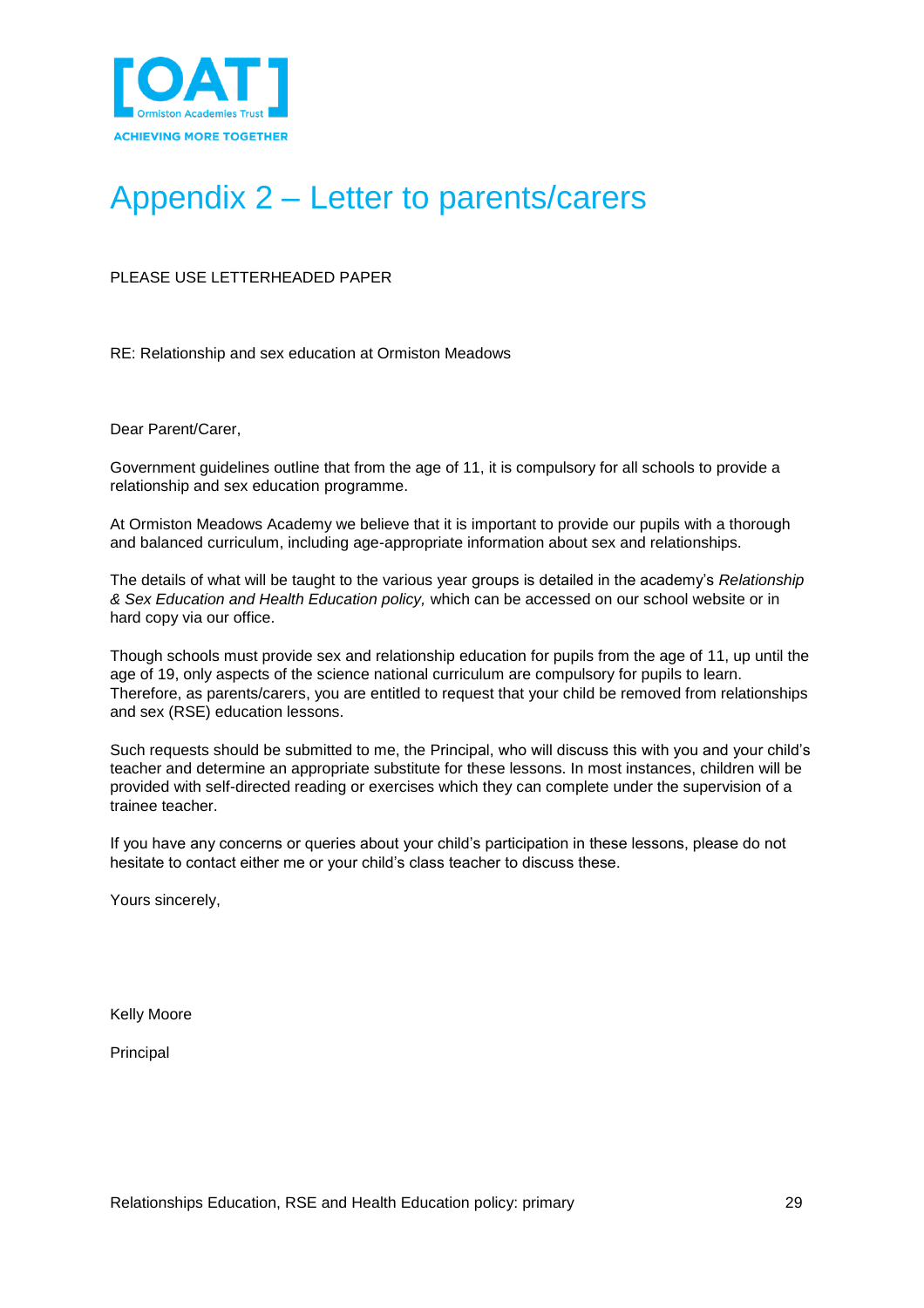

### Appendix 3 – The PSHE Curriculum maps

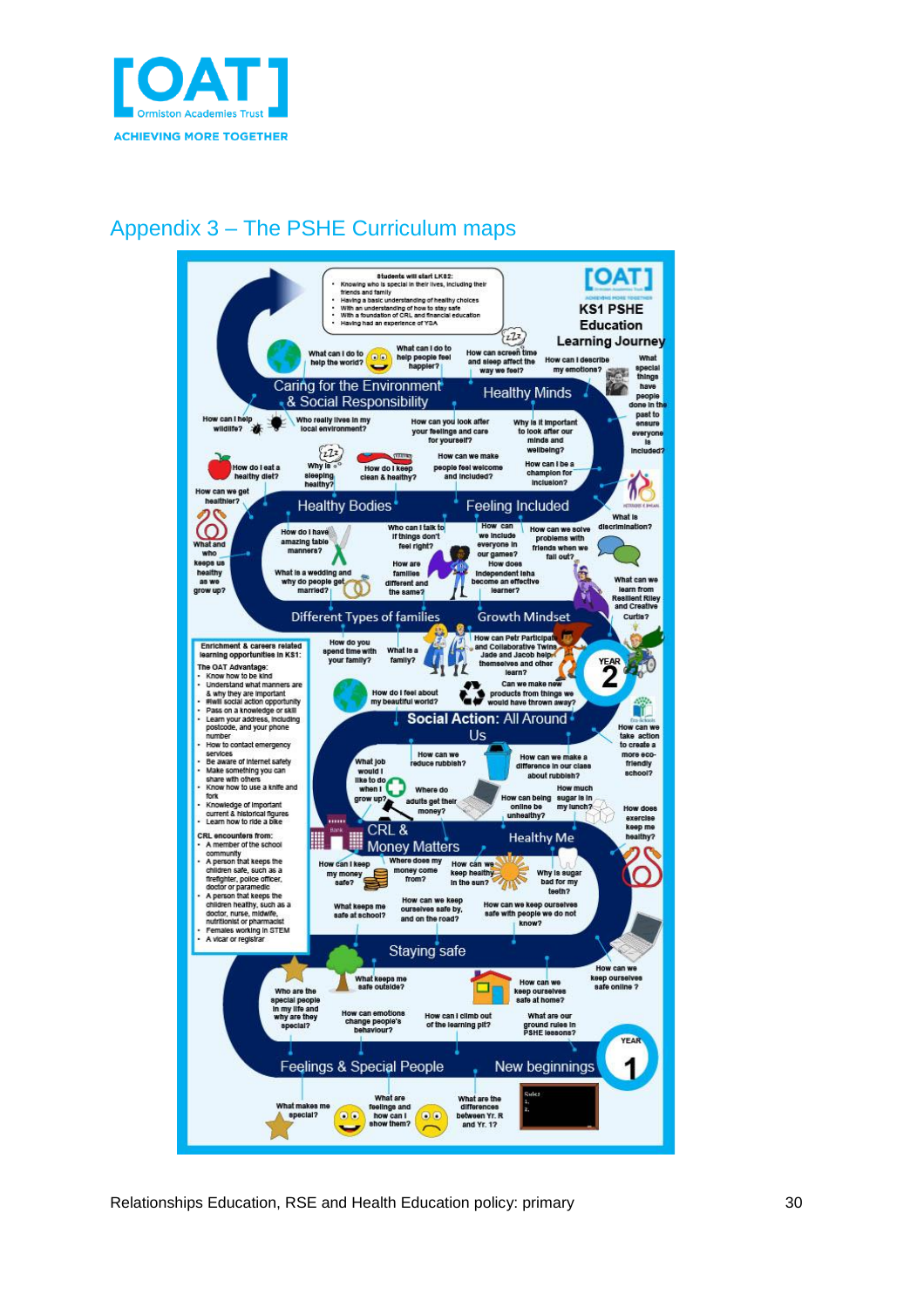